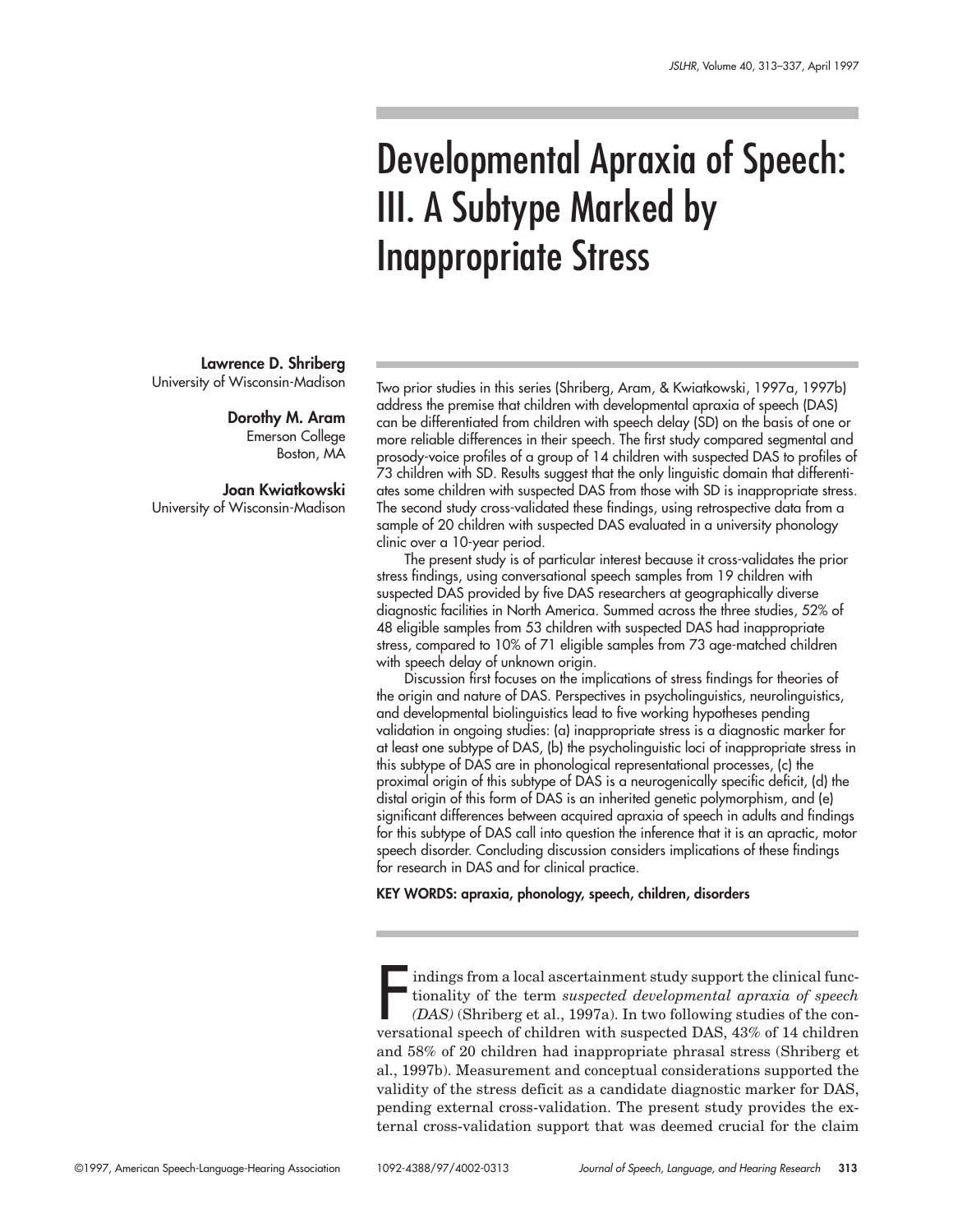that inappropriate stress may be a diagnostic marker for suspected DAS. We report speech and prosody-voice findings from a sample of children with suspected DAS as defined by investigators at five clinical-research sites in North America. Following a presentation of results, which include summary analyses of the two prior studies and the present study, we consider five hypotheses about the nature and origin of suspected DAS. In the final section we consider implications of the stress findings for research in DAS and for clinical practice.

# **Method Procedures**

Six persons with clinical-research programs in developmental apraxia of speech were contacted for their assistance in a study of developmental apraxia of speech. Researchers were asked to select conversational speech samples from 2–4 children who, by the researcher's criteria, warranted the classificatory term *developmental apraxia of speech*, or any preferred variant of this term (e.g., *developmental verbal dyspraxia*). The two inclusionary constraints were that (a) the child's cognitive status was within normal range and (b) there was no known developmental or acquired disorder affecting the speech-hearing mechanism, cognitive functioning, or psychosocial processes. The researchers were asked to attempt to provide samples of both younger (3- to 6 year-old) and older (7- to 16-year-old) children with suspected DAS.

Five of the six researchers contacted were able to forward speech samples and complete subject forms within the requested time period. A total of 21 tapes and completed subject information forms, including repeated samples for 2 children, were returned within 6 months of receipt of the request package. All audiocassette tapes sent to Wisconsin were either original recordings made on high-quality tapes provided to each researcher, original recordings made on tapes of comparable quality, or copies of original high-quality tapes made on the tapes provided. The conversational speech samples were transcribed and prosody-voice coded by the same transcriber who completed all transcription tasks for the audiocassette recordings in Study I. She was provided with only the gender and age of the subject on each tape. Because the transcriber had been involved in many studies of children with developmental phonological disorders, she was accustomed to transcribing children of all severity levels. A research assistant error-checked and entered the phonetic transcripts and prosody-voice codes into the suite of analysis programs described for Study I in Shriberg et al. (1997b).

## **Subjects**

Table 1 is a summary of the age, gender, cognitivelanguage status, and classification rationale for the 19 children with suspected DAS. For continuity with the two studies reported in the prior paper in this series (Shriberg et al., 1997b) this sample is referred to as Study III. The children in Study III represented children with suspected DAS from clinical-research sites in Iowa, Massachusetts, Ohio, Ontario, and Texas. As shown in Table 1, researchers provided conversational speech samples from 2 to 6 children, with two researchers providing samples of a child at two points in time. Ages of the 19 children, 10 girls and 9 boys, ranged from 4 years 7 months to 14 years 4 months. Using test data available at each site, researchers classified children's cognitive level as *Within Normal Limits (WNL)* or *Low Normal (LN)*, and receptive and expressive language levels as *Within Normal Limits, Low Normal*, or *Below Age Level (BAL)* (nominally, below one standard deviation from age level on a standardized test).

The rightmost column in Table 1 includes summaries of classification information for each child provided by each of the five researchers. As expected, the basis for classifying a child as suspected DAS varied considerably across research sites, reflecting the range of deficits in speech, prosody-voice, and nonspeech domains seen on symptom checklists described in the first paper in this series (Shriberg et al., 1997a). However, within each research group, a set of characteristics was used fairly consistently to identify samples for this project.

Table 2 is a summary of the speech status data for the 19 children in Table 2, divided by age into younger and older subgroups of children with suspected DAS. The younger subgroup of children with suspected DAS included 11 samples from children aged 4 years 7 months to 6 years 6 months, with a mean age of 5 years 3 months. The older subgroup of children with suspected DAS included 10 samples from children aged 7 years 11 months to 14 years 4 months, with a mean age of 10 years 9 months. Thus, children in the older group were approximately twice as old as children in the younger group. As indicated in Table 2, samples labeled Child 7 and Child 14 are from the same child, as are samples labeled Child 11 and Child 17. In the statistical analyses to follow, the second samples from these 2 children are excluded.

The Percentage of Consonant Correct scores and corresponding PCC severity level adjectives for children in the younger group with suspected DAS in Table 2 ranged from Mild to Severe, averaging Mild-Moderate (PCC: *M*= 67.1%, *SD* = 12.3%). SDCS classifications indicated that 7 of the 11 speech samples met developmental error criteria for speech delay (SD) and two met criteria for questionable speech delay (QSD). Three children also marginally met criteria for speech delay+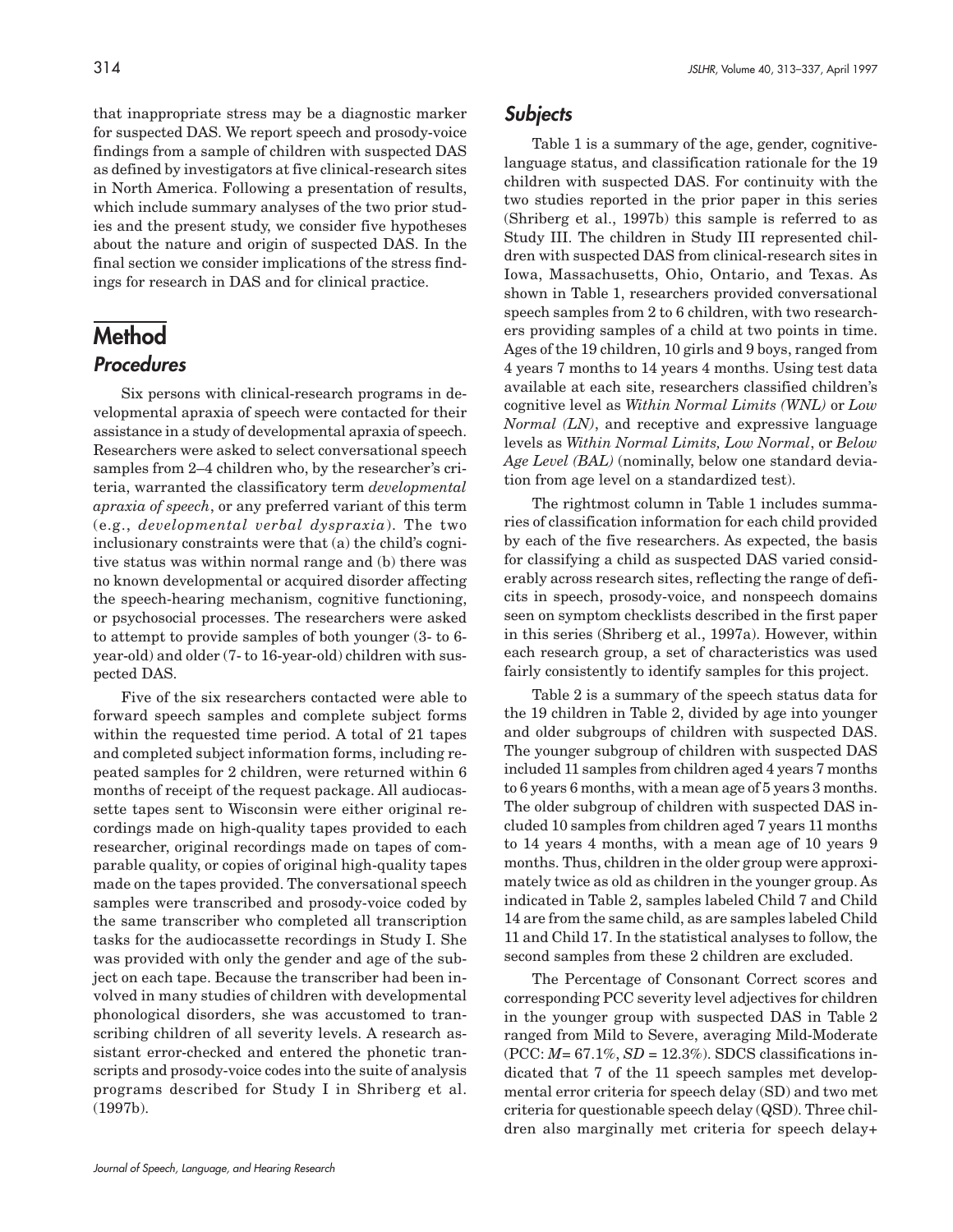| $\overline{a}$        |  |
|-----------------------|--|
|                       |  |
|                       |  |
|                       |  |
|                       |  |
|                       |  |
|                       |  |
|                       |  |
| í<br>$\overline{a}$   |  |
|                       |  |
|                       |  |
| Į                     |  |
|                       |  |
|                       |  |
|                       |  |
|                       |  |
| ī                     |  |
|                       |  |
|                       |  |
|                       |  |
| i                     |  |
|                       |  |
|                       |  |
| į                     |  |
| Ī                     |  |
|                       |  |
| ļ<br>ī<br>)           |  |
| i<br>ı                |  |
|                       |  |
|                       |  |
|                       |  |
| 5<br>ś<br>I<br>ī<br>I |  |

|                               |                      |                                                                                                                                                                                                                                   |                        |                          | Cognitive-language status <sup>o</sup> |                        |                                                                                                                                                                                                                                                                                                                                                                                                                                                                                                                                                                   |
|-------------------------------|----------------------|-----------------------------------------------------------------------------------------------------------------------------------------------------------------------------------------------------------------------------------|------------------------|--------------------------|----------------------------------------|------------------------|-------------------------------------------------------------------------------------------------------------------------------------------------------------------------------------------------------------------------------------------------------------------------------------------------------------------------------------------------------------------------------------------------------------------------------------------------------------------------------------------------------------------------------------------------------------------|
| Researcher Child <sup>b</sup> |                      | Age at sample<br>(yrs;mos)                                                                                                                                                                                                        |                        | Gender Cognitive languag | Receptive<br>$\mathbf{d}$              | Expressive<br>language | Basis for classification as suspected DAS                                                                                                                                                                                                                                                                                                                                                                                                                                                                                                                         |
| ⋖                             | $\overset{\circ}{-}$ | 47                                                                                                                                                                                                                                | ≲                      | NNL                      | <b>TNIK</b>                            | NNI                    | and persisting speech errors; (4) intonation and stress inconsistencies; (5) poor performance on diadochokinetic tasks.<br>(1) Phonemic inventory significantly less developed than phonetic inventory; (2) numerous vowel errors; (3) unusual                                                                                                                                                                                                                                                                                                                    |
|                               | ᡐ                    |                                                                                                                                                                                                                                   |                        | W                        | WNL                                    | BAL                    | Same features (1)-(5) as Subject 1 above plus inappropriate loudness.                                                                                                                                                                                                                                                                                                                                                                                                                                                                                             |
|                               | $\overline{2}$       | $5,7$<br>7;11                                                                                                                                                                                                                     | ≲ ≳ ⊥                  | $\overline{\leq}$        | $\overline{\leq}$                      | <b>BAL</b>             | Same features (1)-(5) as Subject 1 above, plus oral groping movements.                                                                                                                                                                                                                                                                                                                                                                                                                                                                                            |
|                               | $\overline{2}1$      | 14;4                                                                                                                                                                                                                              |                        | W                        | WNL                                    | BAL                    | Same features (1)-(5) as Subject 1 above, plus inappropriate loudness, oral groping movements, and poor progress<br>in speech/language treatment.                                                                                                                                                                                                                                                                                                                                                                                                                 |
| $\bf{m}$                      | S                    | 4,8                                                                                                                                                                                                                               |                        | W                        | WNL                                    | BAL                    | (1) Multiple sound errors; (2) inconsistent productions; (3) unable to imitate oral movements; (4) clinical diagnosis.                                                                                                                                                                                                                                                                                                                                                                                                                                            |
|                               | ╰                    | 5:4                                                                                                                                                                                                                               | ட                      | WNL                      | BAL                                    | BAL                    | (1) Multiple sound errors.                                                                                                                                                                                                                                                                                                                                                                                                                                                                                                                                        |
|                               | $\infty$             | 5.5                                                                                                                                                                                                                               | $\mathsf{L}\mathsf{L}$ | $\overline{\xi}$         | WNL                                    | BAL                    | (1) Multiple sound errors; (2) inconsistent errors; (3) groping movements.                                                                                                                                                                                                                                                                                                                                                                                                                                                                                        |
|                               | $\sum$               | 6,6                                                                                                                                                                                                                               | ட                      | $\overline{\mathbf{z}}$  | BAL                                    | BAL                    | (1) Multiple sound errors; (2) inconsistent productions; (3) groping movements; (4) clinical diagnosis.                                                                                                                                                                                                                                                                                                                                                                                                                                                           |
|                               | $\frac{8}{10}$       | 10,6                                                                                                                                                                                                                              | Щ                      | $\overline{\leq}$        | BAL                                    | BAL                    | (1) Diagnosed as DAS at preschool age.                                                                                                                                                                                                                                                                                                                                                                                                                                                                                                                            |
|                               | $\geq$               | 117                                                                                                                                                                                                                               | ட                      | $\leq$                   | BAL                                    | BAL                    | See Subject 11 above-second sample from same child.                                                                                                                                                                                                                                                                                                                                                                                                                                                                                                               |
|                               | $\tilde{=}$          | 12,4                                                                                                                                                                                                                              | Σ                      | $\overline{z}$           | <b>RAL</b>                             | BAL                    | (1) Severely unintelligible speech; (2) unable to imitate oral motor movements; (3) groping movements of the<br>articulators; (4) inconsistent speech errors; (5) unusual speech errors such as metathetic errors.                                                                                                                                                                                                                                                                                                                                                |
| $\cup$                        | 4                    | 4,9                                                                                                                                                                                                                               | Щ                      | WN                       | <b>IN-WHL</b>                          | BAL                    | Does not meet criteria of one of three other types of speech disorders, and oral movements requiring changing planes<br>are inadequate for age.                                                                                                                                                                                                                                                                                                                                                                                                                   |
|                               | 5                    | 5;2                                                                                                                                                                                                                               |                        | WNL                      | WNL                                    | BAL                    | Meets same criteria as for Subject 4 above.                                                                                                                                                                                                                                                                                                                                                                                                                                                                                                                       |
|                               | $\sum_{1}^{\infty}$  | 5;7                                                                                                                                                                                                                               | ≳ ≳ ≳                  | WNL                      | WNL                                    | BAL                    | Meets same criteria as for Subject 4 above.                                                                                                                                                                                                                                                                                                                                                                                                                                                                                                                       |
|                               |                      |                                                                                                                                                                                                                                   |                        |                          |                                        |                        |                                                                                                                                                                                                                                                                                                                                                                                                                                                                                                                                                                   |
| $\mathop\simeq$               |                      | 4.7                                                                                                                                                                                                                               |                        | $\leq$                   | $\leq$                                 | $\leq$                 | intelligibility with increase in length of stimuli or utterance; (5) imprecise and slow DDK rates—speech and nonspeech;<br>occurring problems: poor sucking as infant; drooling; some problems with choking on foods and liquids; slow gross<br>(1) Variable and inconsistent errors; (2) vowel distortions; (3) voicing errors; (4) increase in errors and decrease in<br>(6) "islands of intelligibility," (7) nasal emissions; (8) problems with volitional oral movement: oral apraxia. Co-<br>and fine motor development; slow development of speech skills. |
|                               | $\overline{15}$      | $\sim$                                                                                                                                                                                                                            | ட                      | WNL                      | <b>NIK</b>                             | BAL                    | syllables; decrease in accuracy with increase in effort; "groping" observed; addition errors; repetition errors. Co-<br>Same features (1)–(5) as Subject 2 above, plus metathetic errors—syllable reversals, consonant reversals within<br>occurring problems: academic problems (reading); word-retrieval problems.                                                                                                                                                                                                                                              |
|                               | $\frac{8}{1}$        | 11;11                                                                                                                                                                                                                             | ட                      | $\leq$                   | Ż<br>IN-Y                              | $\leq$                 | performance across remedial sessions. Co-occurring problems: academic difficulties (reading); family with many<br>Same features (1)–(5) as Subject 2 above, plus metathetic errors; oral apraxia; prosody "off" at times; variable<br>members exhibiting significant speech problems.                                                                                                                                                                                                                                                                             |
|                               | $\infty$             | 13,6                                                                                                                                                                                                                              | ₹                      | $\leq$                   | BAL                                    | BAL                    | Same features (1), (3)–(4) as Subject 2 above, plus difficulties with volitional oral movement; oral apraxia; difficulties<br>sequencing phonemes and syllables.                                                                                                                                                                                                                                                                                                                                                                                                  |
| ш                             | ↖                    | 5:4                                                                                                                                                                                                                               | Σ                      | <b>NNK</b>               | <b>NNI</b>                             | BAL                    | (1) Receptive-expressive gap; (2) lack of consonant production in babble and early speech; (3) effortful, groping,<br>unintelligible speech with pauses; (4) poor phonotactics.                                                                                                                                                                                                                                                                                                                                                                                   |
|                               | $\overline{1}3$      | 8,2                                                                                                                                                                                                                               | $\leq$                 | WIL                      | WNL                                    | BAL                    | Same features (1)–(3) as Subject 7 above, plus very idiosyncratic words; unable to imitate or approximate others.                                                                                                                                                                                                                                                                                                                                                                                                                                                 |
|                               | $\overline{4}$       | 8;5                                                                                                                                                                                                                               | $\leq$                 | <b>NIX</b>               | <b>NIK</b>                             | BAL                    | See Subject 7 above—second sample from same child.                                                                                                                                                                                                                                                                                                                                                                                                                                                                                                                |
|                               |                      | <sup>o</sup> WNL: Within Normal Limits; LN: Low Normal; BAL: Below Age Level.<br><sup>b</sup> ldentifying numbers were assigned by increasing age (see Table 2).<br>Prosody-Voice Screening Profile could not be completed due to |                        |                          |                                        |                        | technical or content constraints on the conversational speech sample.                                                                                                                                                                                                                                                                                                                                                                                                                                                                                             |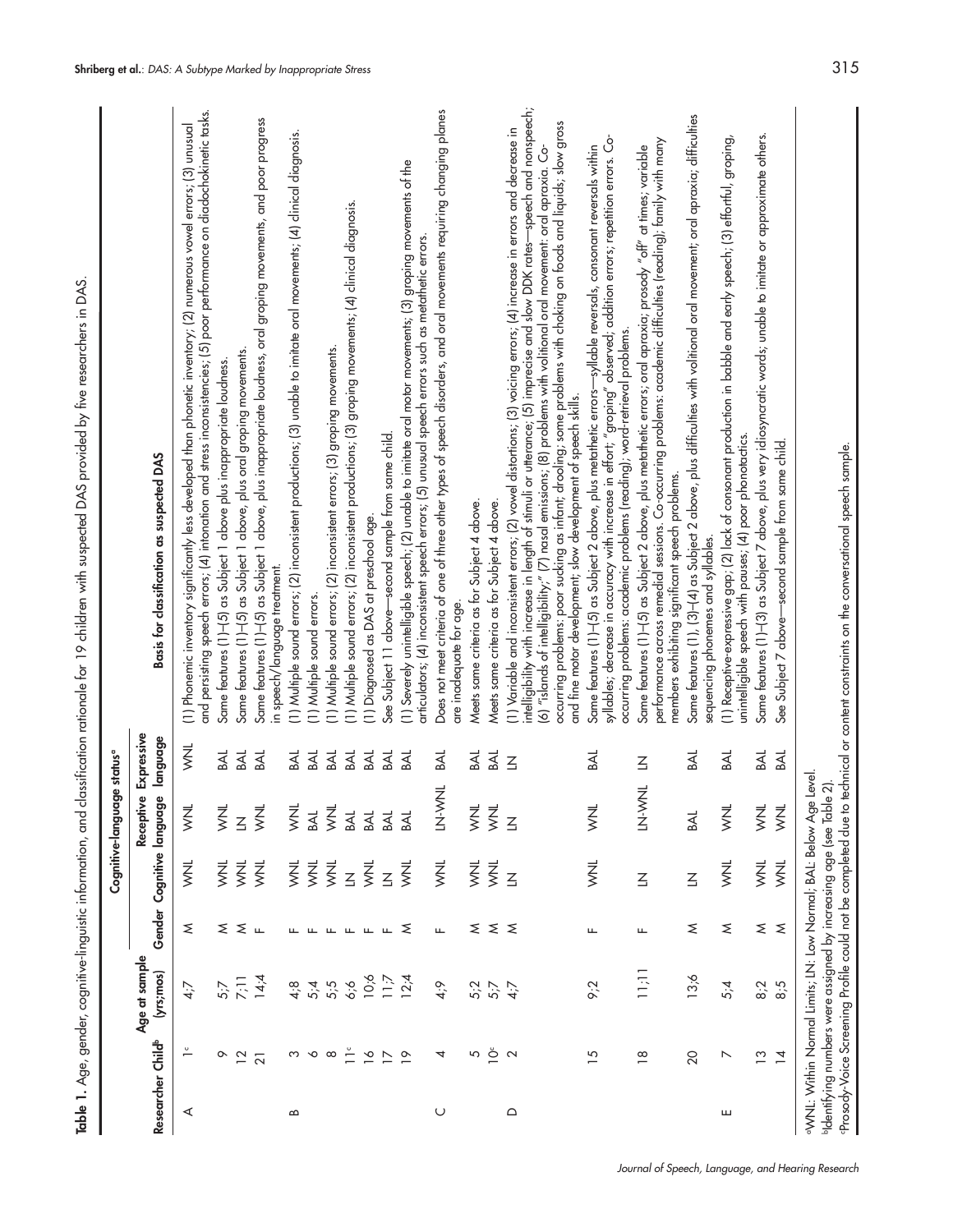**Age at assessment Percentage of Consonants Correct (PCC) Child Gender Months Yrs;mos PCC Severity level SDCSa Younger subgroup** 1 M 55 4;7 68.4 Mild-Moderate QSD 2 M 55 4;7 69.5 Mild-Moderate SD 3 F 56 4;8 71.9 Mild-Moderate QSD 4 F 57 4;9 68.8 Mild-Moderate SD 5 M 62 5;2 77.4 Mild-Moderate NSA-/SD 6 F 64 5;4 52.5 Moderate-Severe SD[+] 7b M 64 5;4 79.3 Mild-Moderate SD 8 F 65 5;5 59.9 Moderate-Severe SD[+] 9 M 67 5;7 42.8 Severe SD[+] 10 M 67 5;7 62.2 Moderate-Severe SD 11c F 78 6;6 85.7 Mild NSA–/SD Subtotal: M 62.7 5;3 67.1 SD 6.9 0;7 12.3 **Older subgroup** 12 M 95 7;11 60.0 Moderate-Severe SD 13 M 98 8;2 80.6 Mild-Moderate NSA–/SD 14b M 101 8;5 78.3 Mild-Moderate NSA–/SD 15 F 110 9;2 89.9 Mild [RE-2] 16 F 126 10;6 72.7 Mild-Moderate RE-2 17c F 139 11;7 96.6 Mild [RE-1] 18 F 143 11;11 84.8 Mild-Moderate [RE-2] 19 M 148 12;4 89.1 Mild RE-1 20 M 162 13;6 88.2 Mild [RE-2] 21 F 172 14;4 68.1 Mild-Moderate RE-2 Subtotal: M 129.4 10;9 80.8 SD 27.6 2;4 11.3 Total: M 94.5 7;10 73.6 SD 39.1 3;3 13.5

| <b>Table 2.</b> Speech status of 19 children with suspected DAS provided by five researchers in DAS. |  |
|------------------------------------------------------------------------------------------------------|--|
|------------------------------------------------------------------------------------------------------|--|

a Speech Disorders Classification System (Shriberg, 1993). See text for discussion of classification entries.

b These data are from the same child at two points in time (see text).

c These data are from the same child at two points in time (see text).

(SD[+]), indicating that their conversational speech samples included uncommon clinical distortion errors in 10%-20% of words. Two children were classified as NSA–/SD, indicating intermediate status between speech delay and normal (here, normalized) speech. PCC scores for the older group ranged from Mild to Moderate-Severe, averaging approximately 13 percentage points higher than the PCC scores for the younger group  $(PCC: M = 80.8\%, SD = 11.3\%).$  One child in the older group was classified as SD using the SDCS system, and the remaining 2 children under age 9 were classified as NSA–/SD. Of the 7 remaining children 9 years of age and older, 2 were classified as having nonmarginal or marginal residual errors-1 (RE-1), which indicates that they had only common clinical distortions on fricatives and/or liquids. The remaining 5 children were classified as nonmarginal or marginal RE-2, which indicates they had both common clinical distortions and omissions/ deletions termed imprecise speech.

The repeated measures for Child 7/14 and Child 11/ 17 were included in Table 2 to illustrate an important observation about the course of normalization for children with suspected DAS. Child 7/14 made virtually no gains in his speech development during a 3-year period, as shown by his PCC at 5 years 4 months (79.3%) and again at 8 years 5 months (78.3%). For Child 11/17, however, his PCC of 85.7% at 6 years 6 months (and SDCS classification of NSA–/SD) probably represents progress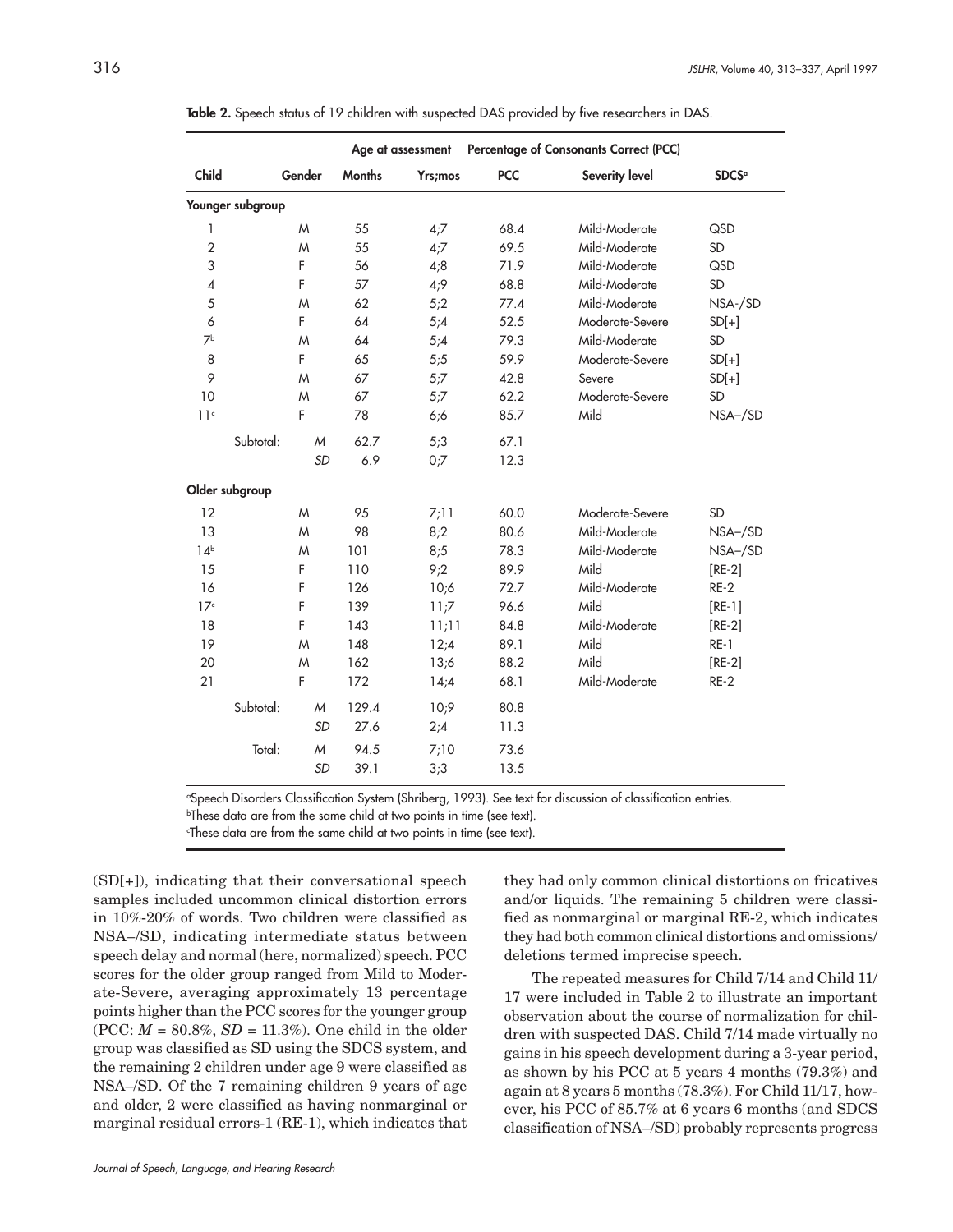toward normalization of his earlier speech delay. When assessed again at 11 years 7 months, he has essentially normalized omission and deletion errors (i.e., PCC = 96.6%), but marginally retains common clinical distortion errors (i.e., [RE-1]). These longitudinal data confirm the alternative normalization histories that may occur in DAS, assuming that at least at one time either or both children were true positive DAS. Later discussion will focus on such questions relative to information on these children's prosody-voice status. To maintain independent degrees of freedom, the data for Child 14 and Child 17 are excluded from the older group in all of the following analyses.

# **Results**

### **Speech**

#### **Speech Severity Measures**

Table 3 provides descriptive and inferential statistics for five speech severity indices for children with suspected DAS in the younger and older groups and the SD comparison groups. For the younger group comparisons, children in the DAS group scored significantly lower than controls in the SD group on the Intelligibility Index ( $W = 222.5$ ,  $p < .01$ ). Scatter plots of scores of children in the DAS and SD groups indicated overlapping values at all levels of the total and subdivided indices. Thus, as found in Study I, severity of speech involvement was not a discriminating diagnostic feature.

### **Speech Error Target and Error Type Analysis**

Each of the error target and error type analyses described in Study I were also obtained separately for the younger and older subgroups of children with suspected DAS and their comparison groups of children with SD. These comparisons included analyses of the 15 natural phonological processes and analysis of error targets, error types, and error consistency for consonants and vowels by sound, developmental class, and features. Glide errors were of particular interest, relative to Study I findings. With the exception of one statistically significant finding in all these analyses, the error targets, error types, and error consistency of children with DAS did not differ from those of children of comparable age with speech delay. The one significant finding was for younger children with suspected DAS to have lowered error consistency on one of the class features, obstruents (DAS: 72.6%, SD: 83.9%). Although none of the other error consistency comparisons were significant, even when

**Table 3.** Severity of involvement of 19 younger and older children with suspected DAS and age-matched comparison groups of children with speech delay (SD).

|                                                   |                |      | Younger |               |                |               |           | Older        |      |           |
|---------------------------------------------------|----------------|------|---------|---------------|----------------|---------------|-----------|--------------|------|-----------|
|                                                   | $DAS (n = 11)$ |      |         | SD $(n = 64)$ |                | DAS $(n = 8)$ |           | SD $(n = 9)$ |      |           |
| Severity metric                                   | M              | SD   | M       | <b>SD</b>     | W <sup>a</sup> | M             | <b>SD</b> | M            | SD   | W         |
| Percentage of Consonants Correct (PCC)            |                |      |         |               |                |               |           |              |      |           |
| Singletons                                        | 69.8           | 12.8 | 66.3    | 8.5           | $517.5$ ns     | 79.8          | 11.2      | 83.1         | 6.6  | 69.0 ns   |
| Clusters                                          | 57.5           | 17.8 | 50.3    | 12.8          | $515.5$ ns     | 76.5          | 12.0      | 71.6         | 11.2 | $82.0$ ns |
| Total                                             | 67.1           | 12.3 | 62.7    | 8.2           | 517.5 ns       | 79.2          | 11.1      | 80.0         | 7.2  | 73.0 ns   |
| Percentage of Consonants Correct-Adjusted (PCC-A) |                |      |         |               |                |               |           |              |      |           |
| Singletons                                        | 71.3           | 11.8 | 71.7    | 9.7           | 422.0 ns       | 81.9          | 10.7      | 88.9         | 4.7  | $55.5$ ns |
| Clusters                                          | 60.8           | 17.5 | 60.6    | 16.2          | $427.5$ ns     | 80.3          | 13.5      | 80.7         | 9.9  | 73.0 ns   |
| Total                                             | 69.1           | 11.2 | 69.3    | 10.2          | 408.0 ns       | 81.8          | 11.0      | 86.8         | 5.7  | $62.5$ ns |
| Percentage of Consonants Correct-Revised (PCC-R)  |                |      |         |               |                |               |           |              |      |           |
| Singletons                                        | 72.4           | 11.2 | 74.5    | 9.2           | $380.5$ ns     | 83.6          | 8.5       | 89.6         | 4.6  | 56.0 ns   |
| Clusters                                          | 62.8           | 17.3 | 64.5    | 16.1          | $399.0$ ns     | 80.4          | 13.4      | 81.8         | 9.0  | $71.5$ ns |
| Total                                             | 70.3           | 10.7 | 72.4    | 9.8           | 372.0 ns       | 83.1          | 9.3       | 87.5         | 5.4  | $61.0$ ns |
| Percentage of Vowels Correct (PVC)                |                |      |         |               |                |               |           |              |      |           |
|                                                   | 92.8           | 5.2  | 91.4    | 3.6           | $504.5$ ns     | 95.1          | 2.0       | 92.5         | 4.0  | 88.0 ns   |
| Intelligibility Index (II)                        |                |      |         |               |                |               |           |              |      |           |
|                                                   | 82.1           | 12.5 | 91.7    | 7.9           | $222.5 +$      | 91.0          | 8.9       | 97.5         | 2.1  | $55.5$ ns |

nn-vvnitney (Siegal & Castellan, 1988)

 $tp < .01$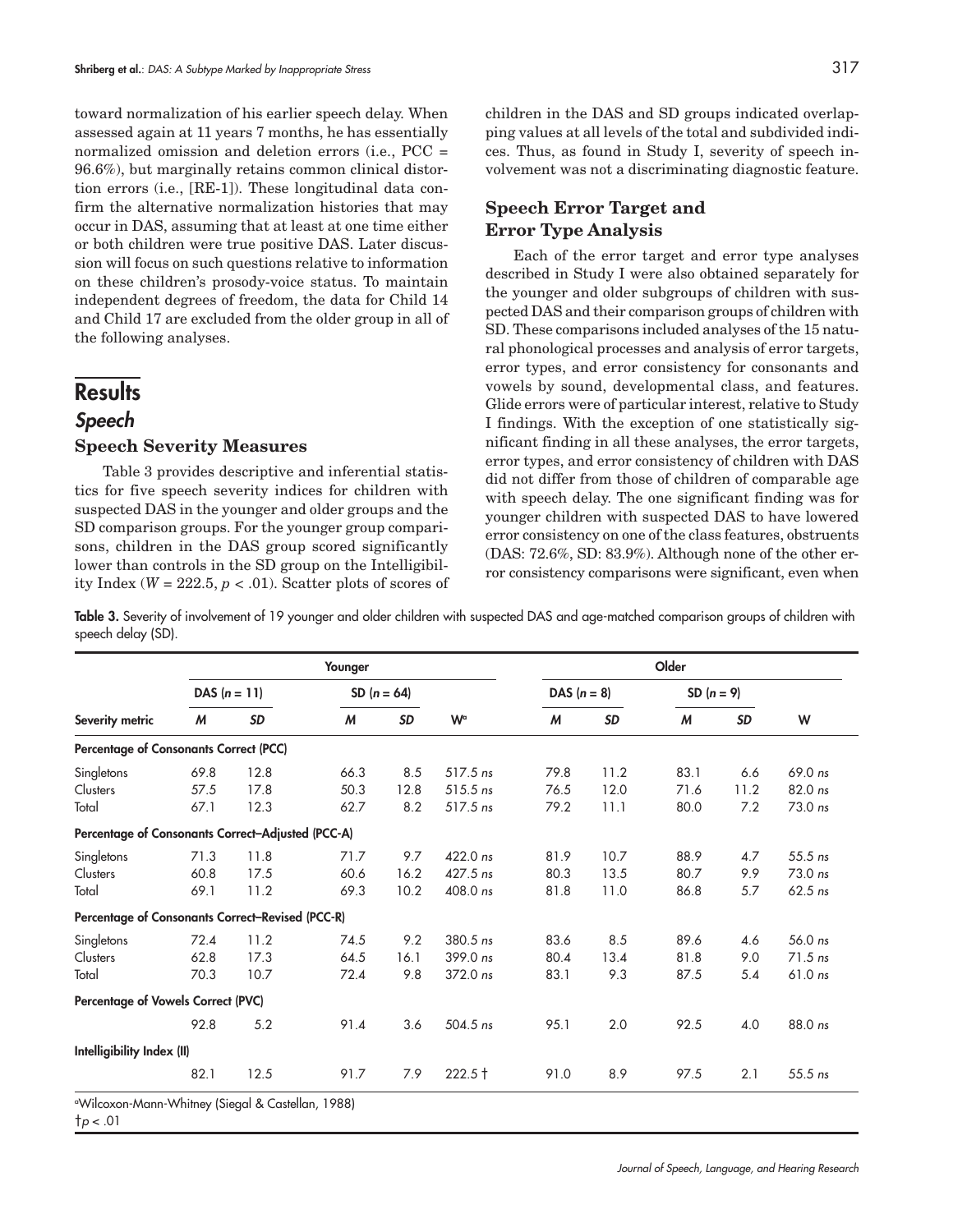tested with parametric statistics with and without arcsin transformations, there was a notable trend for the younger children with suspected DAS to have lower error consistency scores than children with SD.

## **Prosody-Voice**

Figure 1 includes prosody-voice profile comparisons for the younger (Panel A) and older (Panel B) subgroups of children with suspected DAS and with SD. For the younger groups, children with suspected DAS had significantly lower average scores on two prosody-voice variables, rate (DAS: 95.6%, SD: 99.2%, *p* < .01) and stress (DAS: 61.6%, SD: 94.2%, *p* < .001). Examination

**Figure 1.** Prosody-Voice Profile comparison of Study III children with suspected developmental apraxia of speech (DAS) and children with speech delay (SD). Panel A data are for the younger children in each group (Groups 1 and 2, respectively) and Panel B data are for the older children in each group (Groups 3 and 4, respectively). Only the data indicating percentages of utterances with appropriate prosody-voice are shown (see text).



of the prosody-voice codes indicated that inappropriate rate was mostly associated with PV Code 9: Slow Articulation/Pause Time, and to a lesser extent, PV Code 10: Slow/Pause Time. Inappropriate stress was almost entirely associated with PV Code 15: Excessive/Equal/ Misplaced Stress. As shown in Figure 1, Panel B, there were no statistically significant differences for any of the comparisons for older children with suspected DAS and with SD.

Group-level findings for Study III are interpreted as support for the conclusion from Study I and Study II that inappropriate stress may be a diagnostic marker for DAS. Additional analyses of Study III data are incorporated in the following combined examination of findings from the three studies.

# **Combined Analyses of Studies I, II, and III Analyses of Children With Suspected DAS Who Have Appropriate and Inappropriate Stress**

Table 4 is a summary of the stress findings from Studies I, II (Shriberg et al., 1997b) and Study III. A conservative approach was used to dichotomize stress into appropriate (80% or above, which includes questionable and appropriate) and inappropriate (below 80%). Cross-tabulations in Table 4 allow an examination of the percentages of children with appropriate and inappropriate stress by diagnostic group (suspected DAS, SD), age (younger, older), gender (male, female), and research site (Study I, Study II, and Study III: Researchers A–E). The following sections summarize findings for each variable.

#### **Analyses by Diagnostic Group**

The intersect of the rows and columns in Table 4 titled *Combined* provides summative comparison of the percentage of children with suspected DAS and with SD who have inappropriate stress. Of the total of 48 children with suspected DAS whose stress could be assessed, 25 (52%) had inappropriate stress and 23 (48%) had appropriate (or questionable) stress. Moving to the right in Table 4, these data can be compared to the 71 children with speech delay whose stress was assessed by the same procedures and personnel. For this comparison group, 7 (10%) had inappropriate stress and 64 (90%) had appropriate or questionable stress. These differences in percentages were statistically significant ( $\chi^2$  = 25.972,  $df = 1, p < .001$ .

A useful way to characterize these differences for both theoretical and clinical considerations is to consider the sensitivity and specificity of the stress assessment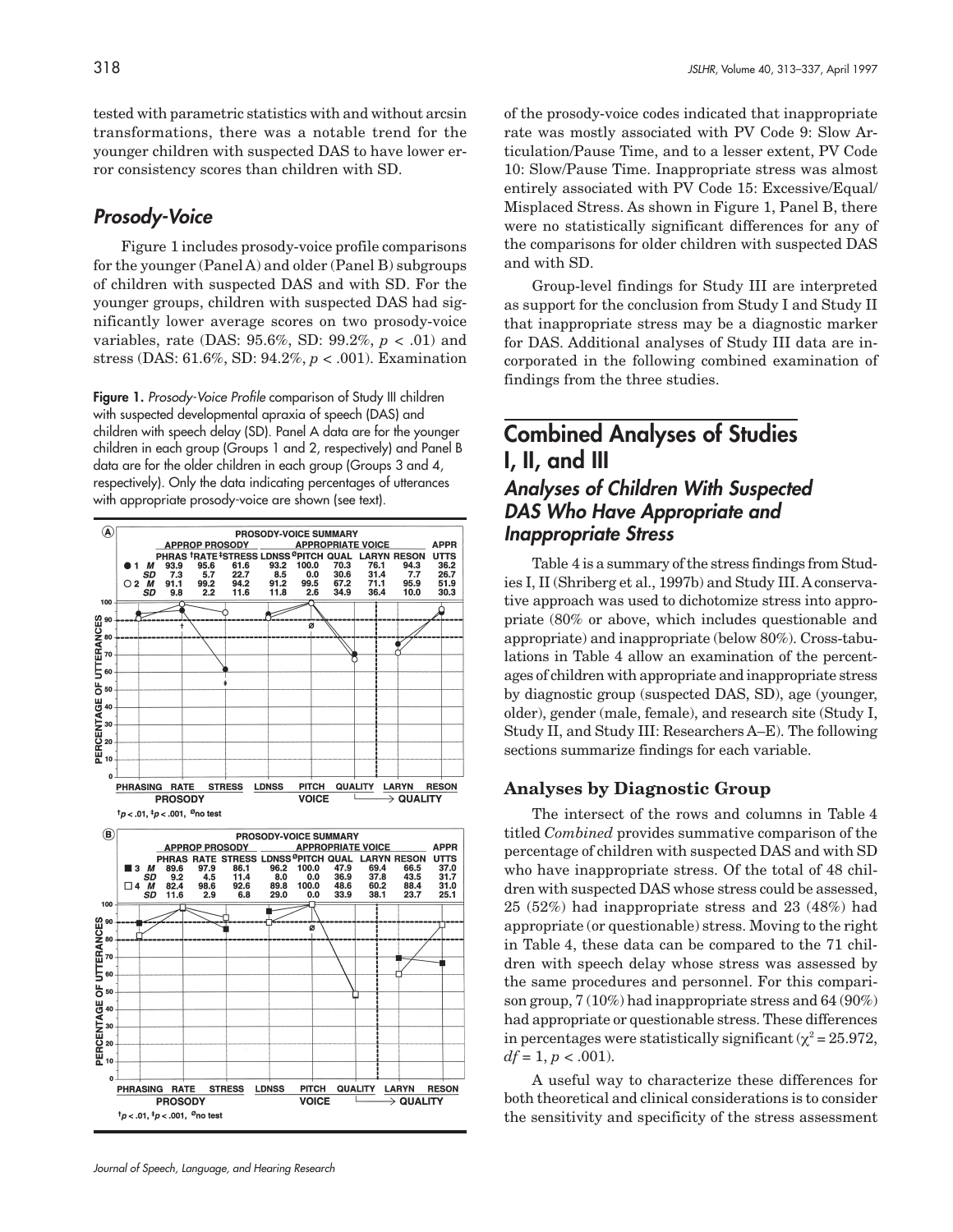|                                                                                                                                                                                                                                                                      |                   |                    |           |                |         |            |                     |                 | Children with suspected DAS <sup>°</sup> |           |           |                 |         |                |          |                       |      |                          | Children with Speech Delay <sup>a</sup> |                |             |
|----------------------------------------------------------------------------------------------------------------------------------------------------------------------------------------------------------------------------------------------------------------------|-------------------|--------------------|-----------|----------------|---------|------------|---------------------|-----------------|------------------------------------------|-----------|-----------|-----------------|---------|----------------|----------|-----------------------|------|--------------------------|-----------------------------------------|----------------|-------------|
|                                                                                                                                                                                                                                                                      |                   |                    |           | Study I        |         |            | Study <sup>II</sup> |                 |                                          |           | Study III |                 |         |                | Combined |                       |      |                          |                                         |                |             |
|                                                                                                                                                                                                                                                                      |                   |                    | Inapprop. |                | Approp. | Inapprop.  |                     | Approp.         |                                          | Inapprop. |           |                 | Approp. | Inapprop.      |          | Approp.               |      | Inapprop.                |                                         |                | Approp.     |
| Group                                                                                                                                                                                                                                                                |                   | Ξ                  | ಸಿ        | c              | ಸ       | c          | $\aleph$            | c               | ಸ                                        | ς         | ಸ         | c               | ಸ       | Ξ              | ಸ        | c                     | ಸ    | Ξ                        | ಸ                                       | ς              | ಸ           |
| Age/Gender                                                                                                                                                                                                                                                           |                   |                    |           |                |         |            |                     |                 |                                          |           |           |                 |         |                |          |                       |      |                          |                                         |                |             |
| Younger                                                                                                                                                                                                                                                              | z                 |                    | 16.7      | 5              | 83.3    | 5          | 55.6                | 4               | 44.4                                     | S         | 75.0      |                 | 25.0    | ᡐ              | 47.4     | $\overline{a}$        | 52.6 | 4                        | 10.3                                    | 35             | 89.7        |
|                                                                                                                                                                                                                                                                      |                   |                    |           |                |         | က          | 100.0               | $\circ$         | $\overline{O}$ .                         | S         | 75.0      |                 | 25.0    | ╰              | 85.7     |                       | 14.3 | က                        | 13.0                                    | $\infty$       | 87.0        |
|                                                                                                                                                                                                                                                                      | ₹                 |                    | 16.7      | 5              | 83.3    | $\infty$   | 66.7                | ₹               | 33.3                                     | $\sim$    | 75.0      | $\mathbf{\sim}$ | 25.0    | 5              | 57.7     | $\equiv$              | 42.3 | $\overline{\phantom{a}}$ | 11.3                                    | 55             | 88.7        |
| Older                                                                                                                                                                                                                                                                | ₹                 |                    | 66.7      | $\mathbf 2$    | 33.3    | က          | 60.0                | 2               | 40.0                                     |           | 25.0      | က               | 75.0    | $\infty$       | 53.3     | ↖                     | 46.7 | 0                        | $\overline{O}$ .                        | ∞              | 100.0       |
|                                                                                                                                                                                                                                                                      |                   |                    | 100.0     | $\circ$        | 0.0     | $\circ$    | $\overline{O}$ .    | $\sim$          | 100.0                                    |           | 25.0      | က               | 75.0    | $\sim$         | 28.6     | 5                     | 71.4 | $\circ$                  | 0.0                                     |                | 100.0       |
|                                                                                                                                                                                                                                                                      | ₹                 | 5                  | 71.4      | $\mathbf 2$    | 28.6    | က          | 42.9                | 丼               | 57.1                                     | $\sim$    | 25.0      | $\sim$          | 75.0    | $\overline{C}$ | 45.5     | $\overline{2}$        | 54.5 | $\circ$                  | $\overline{O}$                          | $\circ$        | 100.0       |
| Combined                                                                                                                                                                                                                                                             | ₹                 | 5                  | 41.7      | ↖              | 58.3    | $^{\circ}$ | 57.1                | ∘               | 42.9                                     | 4         | 50.0      | 4               | 50.0    | $\geq$         | 50.0     | $\geq$                | 50.0 | 4                        | 8.5                                     | 43             | 91.5        |
|                                                                                                                                                                                                                                                                      |                   |                    | 100.0     | $\circ$        | 0.0     | S          | 60.0                | $\sim$ $\infty$ | 40.0                                     | 4         | 50.0      | 4               | 50.0    | $\infty$       | 57.1     | $\breve{\phantom{a}}$ | 42.9 | S                        | 12.5                                    | $\overline{2}$ | 87.5        |
|                                                                                                                                                                                                                                                                      | ₹                 | ╰                  | 46.2      | $\overline{ }$ | 53.8    | $\Box$     | 57.9                |                 | 42.1                                     | $\infty$  | 50.0      | $\infty$        | 50.0    | 25             | 52.1     | 23                    | 47.9 | $\overline{\phantom{a}}$ | 9.9                                     | $\mathcal{A}$  | <b>PO.1</b> |
| Clinical research site                                                                                                                                                                                                                                               |                   |                    |           |                |         |            |                     |                 |                                          |           |           |                 |         |                |          |                       |      |                          |                                         |                |             |
| $5$ tudy                                                                                                                                                                                                                                                             |                   |                    | 46.2      |                | 53.8    |            |                     |                 |                                          |           |           |                 |         |                |          |                       |      |                          |                                         |                |             |
| Study <sup>II</sup>                                                                                                                                                                                                                                                  |                   |                    | 57.9      | $\infty$       | 42.1    |            |                     |                 |                                          |           |           |                 |         |                |          |                       |      |                          |                                         |                |             |
| Study III                                                                                                                                                                                                                                                            | ⋖                 | $\scriptstyle\sim$ | 66.7      |                | 33.3    |            |                     |                 |                                          |           |           |                 |         |                |          |                       |      |                          |                                         |                |             |
|                                                                                                                                                                                                                                                                      | $\mathbf{\Omega}$ | $\scriptstyle\sim$ | 40.0      | က              | 60.0    |            |                     |                 |                                          |           |           |                 |         |                |          |                       |      |                          |                                         |                |             |
|                                                                                                                                                                                                                                                                      | ပ                 |                    | 50.0      |                | 50.0    |            |                     |                 |                                          |           |           |                 |         |                |          |                       |      |                          |                                         |                |             |
|                                                                                                                                                                                                                                                                      | $\triangle$       | $\mathbf 2$        | 50.0      | $\mathbf 2$    | 50.0    |            |                     |                 |                                          |           |           |                 |         |                |          |                       |      |                          |                                         |                |             |
|                                                                                                                                                                                                                                                                      | Щ                 |                    | 50.0      |                | 50.0    |            |                     |                 |                                          |           |           |                 |         |                |          |                       |      |                          |                                         |                |             |
| Stress status could not be judged for one sample from the younger group in Study I, one sample from the older group in Study II, three samples from the younger group in Study III, and two<br>samples from the younger comparison group of Speech-Delayed children. |                   |                    |           |                |         |            |                     |                 |                                          |           |           |                 |         |                |          |                       |      |                          |                                         |                |             |
|                                                                                                                                                                                                                                                                      |                   |                    |           |                |         |            |                     |                 |                                          |           |           |                 |         |                |          |                       |      |                          |                                         |                |             |

Table 4. Summary of stress findings in Studies I, II, and III, and the comparison groups of speech-delayed children.<br>-**Table 4.** Summary of stress findings in Studies I, II, and III, and the comparison groups of speech-delayed children.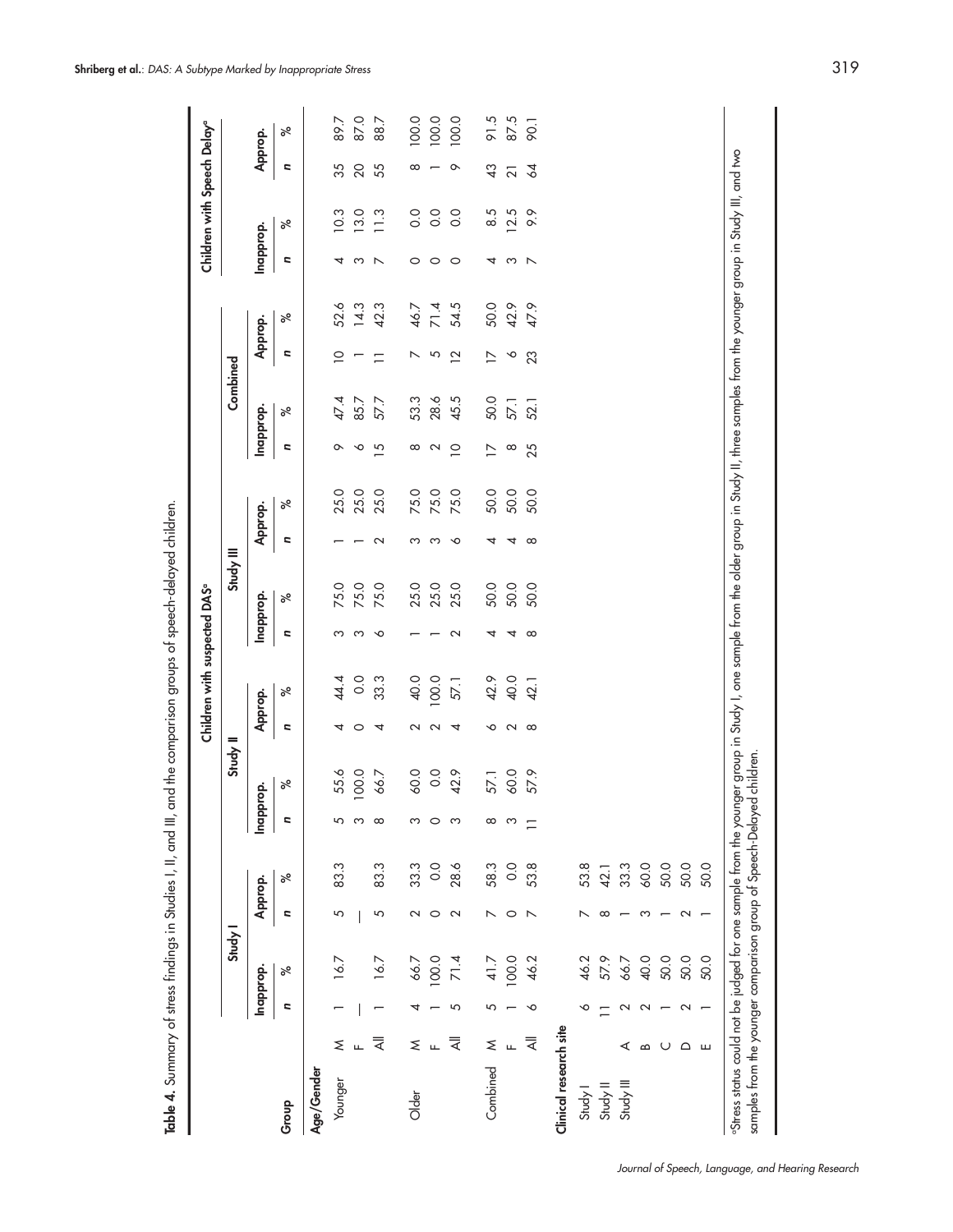procedure. If inappropriate stress is, in fact, a valid diagnostic marker for DAS, the sensitivity of the stress measure as a "test" of DAS was only approximately 52%. That is, if all 48 children with suspected DAS truly had DAS, only 52% were detected. Alternatively, if there are subtypes of DAS, a figure of 52% might be the estimated prevalence of this subtype of DAS within children with suspected DAS. A third possibility is that the remaining approximately 48% of children with suspected DAS are false positives for DAS, suspected to have DAS for reasons described in the prior review and the local ascertainment study (Shriberg et al., 1997a, Table 1).

In comparison with alternative interpretations of the sensitivity data, interpretation of the specificity data is straightforward. The comparison groups of children with speech delay are not suspected to have DAS, and the data in Table 4 indicate that 90% of children with speech delay had appropriate stress. Specificity values of 90% and above are considered adequate for diagnostic testing in the medical sciences, with a typical goal to achieve 90%–95% for both sensitivity and specificity. Considering possible improvements in the assessment of stress, as discussed in a later section, the finding of above 90% specificity on the current stress task is considered major support for theoretical and clinical perspectives on stress as a marker for at least one form of DAS. Subsequent discussion addresses this hypothesis.

#### **Analyses by Age and Gender**

A second data element in Table 4 is the relationship of age and gender to inappropriate stress within children with suspected DAS. Considering the convergence in the per-study data above and cell size needs for statistical analysis, the combined data were used for  $\chi^2$  analysis. The statistical findings were mixed and nonsignificant. For younger children, 9 of the 19 (47%) males and 6 of the 7 (86%) females had inappropriate stress, a descriptively suggestive, but statistically nonsignificant difference in proportions ( $\chi^2$  = 3.082,  $df = 1$ ,  $p < .079$ ). For older children, 8 of the 15 males (53%) and 2 of the 7 females (29%) had inappropriate stress, also a nonsignificant difference in proportions ( $\chi^2$  = 1.18, *df* = 1, *p* < .278). Collapsing across these nonsignificant gender findings, 15 of the 26 (58%) younger children with suspected DAS had inappropriate stress, compared to 10 of the 22 (46%) of the older children with suspected DAS ( $\chi^2$  = .715,  $df = 1$ ,  $p < .398$ ). Thus, although trends in some subgroups suggested age and gender differences for inappropriate stress, trends were mixed and none of the comparisons were statistically significant at the conventional .05 alpha level.

#### **Analyses by Clinical-Research Site**

The final variables to examine in Table 4 are the per-site percentages of children with inappropriate stress, which, as allowed by findings above, are collapsed over age and gender. As shown in the bottom rows of Table 4, the percentage of children with suspected DAS who had inappropriate stress was approximately 46% for the site in Study I, 58% for the site in Study II, and, for the five research sites within Study III labeled A–E, respectively, 67%, 40%, 50%, 50%, and 50%. The distributional statistics for these seven estimates of per-site percentages (using all original values) are: *M*: 51.6%, *SE*: 3.2%, *Mdn*: 50%, and *SD*: 8.6%. Thus, seven independent estimates of inappropriate stress in children with suspected DAS converge on a median/mean of approximately 50%–52%, with the standard error of the mean and the 8.6% standard deviation suggesting that most estimates are within the boundary of approximately 40% to 60%. An inference from these data, and possible generalization to studies using similar ascertainment methods, is that approximately 4-6 children of every 10 referred with suspected DAS may have inappropriate stress.

## **Speech Status of Children With Suspected DAS Who Have Appropriate and Inappropriate Stress**

The final analysis series provides close examination of the speech of the younger and older children with suspected DAS with inappropriate stress.

#### **Error Types and Error Targets**

Speech profiles similar to those shown in prior figures were obtained comparing the children with suspected DAS and inappropriate stress to the children with suspected DAS and appropriate stress and to their age-matched controls. Separate analyses were obtained using the speech profiles comparing consonants, consonant features, vowels, phonological processes, and the several profiles comparing error types at the level of diacritics. Other than a few statistically significant differences in the hundreds of comparisons, which were well within chance probability, there were no patterns of speech errors or error targets that differentiated the children with inappropriate stress from the other children with suspected DAS or from the comparison children with SD. As found in Study I, the few statistically significant differences in speech error type were associated with severity. The more severely involved younger children with suspected DAS and inappropriate stress had more omission errors than younger children with SD. To estimate whether the lack of significant findings was associated with the power of the nonparametric statistic, profiles were rerun using parametric *t* tests, both with and without arcsin transformations. These analyses yielded several more statistically significant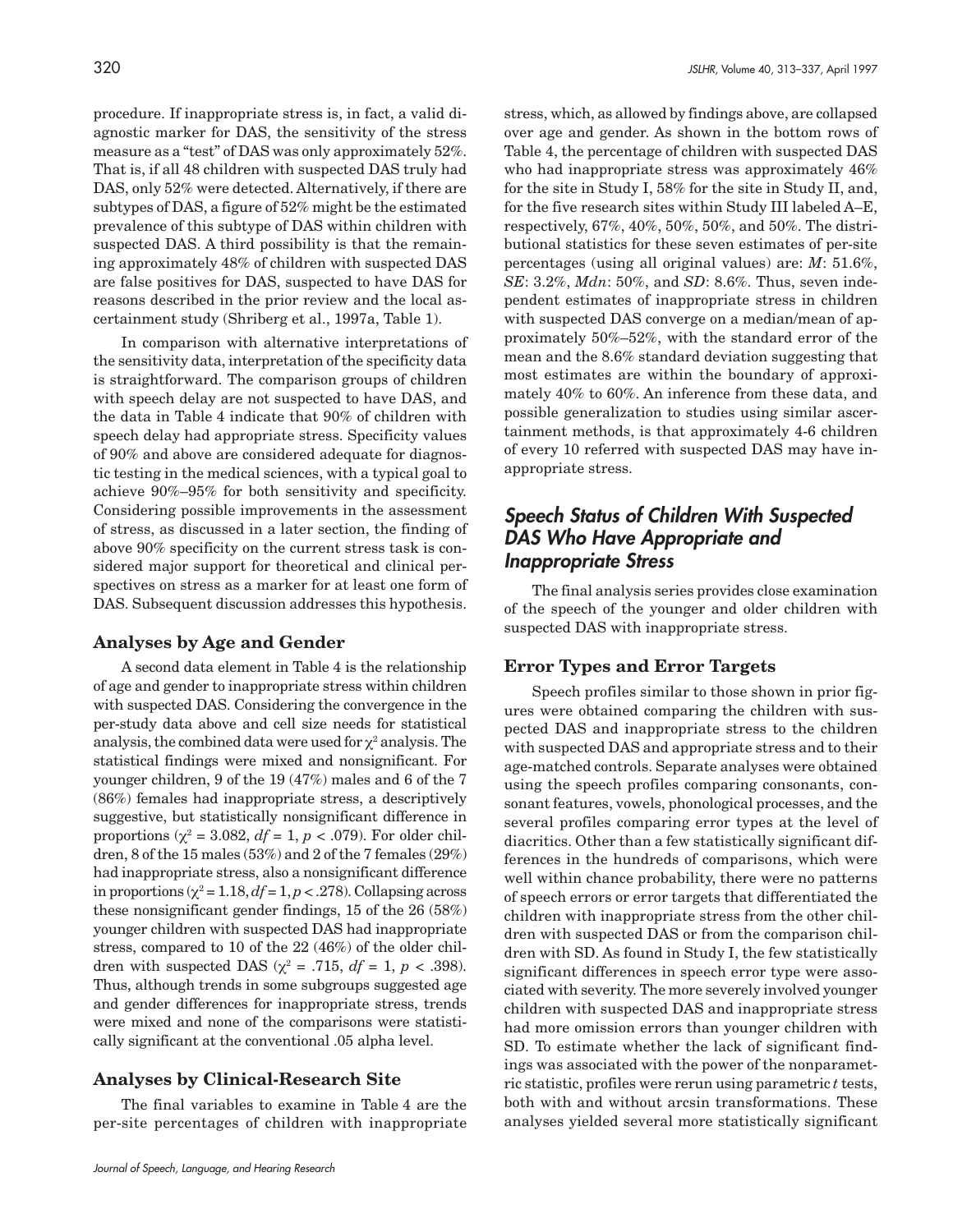differences, but the findings were again unpatterned relative to the direction of findings and convergence within domains. Thus, the speech characteristics of children with inappropriate stress were not different in error targets or error types from other children with suspected DAS and appropriate stress or from children with SD.

#### **Error Consistency**

The final analysis series assessed the error consistency status of children with suspected DAS who had inappropriate stress. Consistency of consonant and vowel errors for children with inappropriate and appropriate stress was assessed using the same procedure described for the data in Figure 5 of Shriberg et al. (1997b). Cell sizes and distributions met assumptions for *t* tests, which were performed with and without arcsin transformations of the error consistency percentages.

Figure 2 provides consonant error consistency data for the younger (Panel A) and older (Panel B) comparisons. Group 1 in Panel A includes the younger children with suspected DAS and inappropriate stress; Group 2 includes the younger control children with SD. Within Panel B, the Group 3 children are the older children with suspected DAS and inappropriate stress; Group 4 children are the older control children with SD. As indicated in the numerical panel of Panel A, there were two significant differences in the average number of word types used to calculate the error consistency percentages. For both Early-8 and Late-8 sounds, significantly more word types were used in the consistency calculations for Group 1 children compared to the average number of types for Group 2. As before, these significant differences are viewed as constraints on interpretation of any obtained differences in the error percentages calculated for each group.

Beginning with Panel A, younger children with suspected DAS and inappropriate stress had significantly lower error consistency percentages than younger SD children for the Early-8 sounds (Group 1: 69.7%, Group 2: 90.7%, *p* < .01), Late-8 sounds (Group 1: 65.9%, Group 2: 81.0%, *p* < .01), and total sounds (Group 1: 68.7%, Group 2: 82.4%,  $p < .01$ ). There was also one statistically significant comparison at the consonant sound level: Group 1 children had significantly lower error consistency scores than Group 2 children on  $\theta$ / (Group 1: 10.0%, Group 2: 75.0%, *p* < .01). Additional consistency analyses (not shown here) indicated that, in comparison to younger children with SD, children with suspected DAS and inappropriate stress also had significantly lower error consistency on obstruents (Group 1: 68.8%, Group 2:  $84.1\%$ ,  $p < .01$ ), voiceless consonants (Group 1: 67.5%, Group 2: 83.3%, *p* < .01), and the rhotic vowels (Group 1: 8.3%, Group 2: 65.0%, *p* < .01). There were no

**Figure 2.** Consonant error consistency comparison for children from Studies I and III. In Panel A, Group 1 includes younger children with suspected DAS and inappropriate stress; Group 2 includes the younger control children with SD. In Panel B, Group 3 includes the older children with suspected DAS and inappropriate stress; Group 4 includes the older control children with SD.



statistically significant differences on any of the error consistency analyses for comparisons involving the older children with suspected DAS and inappropriate stress and older children with SD.

## **Discussion**

To address the complexity of issues relevant to the two questions posed at the outset of this research diagnostic markers and the possibility that DAS may be genetically transmitted—discussion is structured in the form of five hypotheses about inappropriate stress and DAS.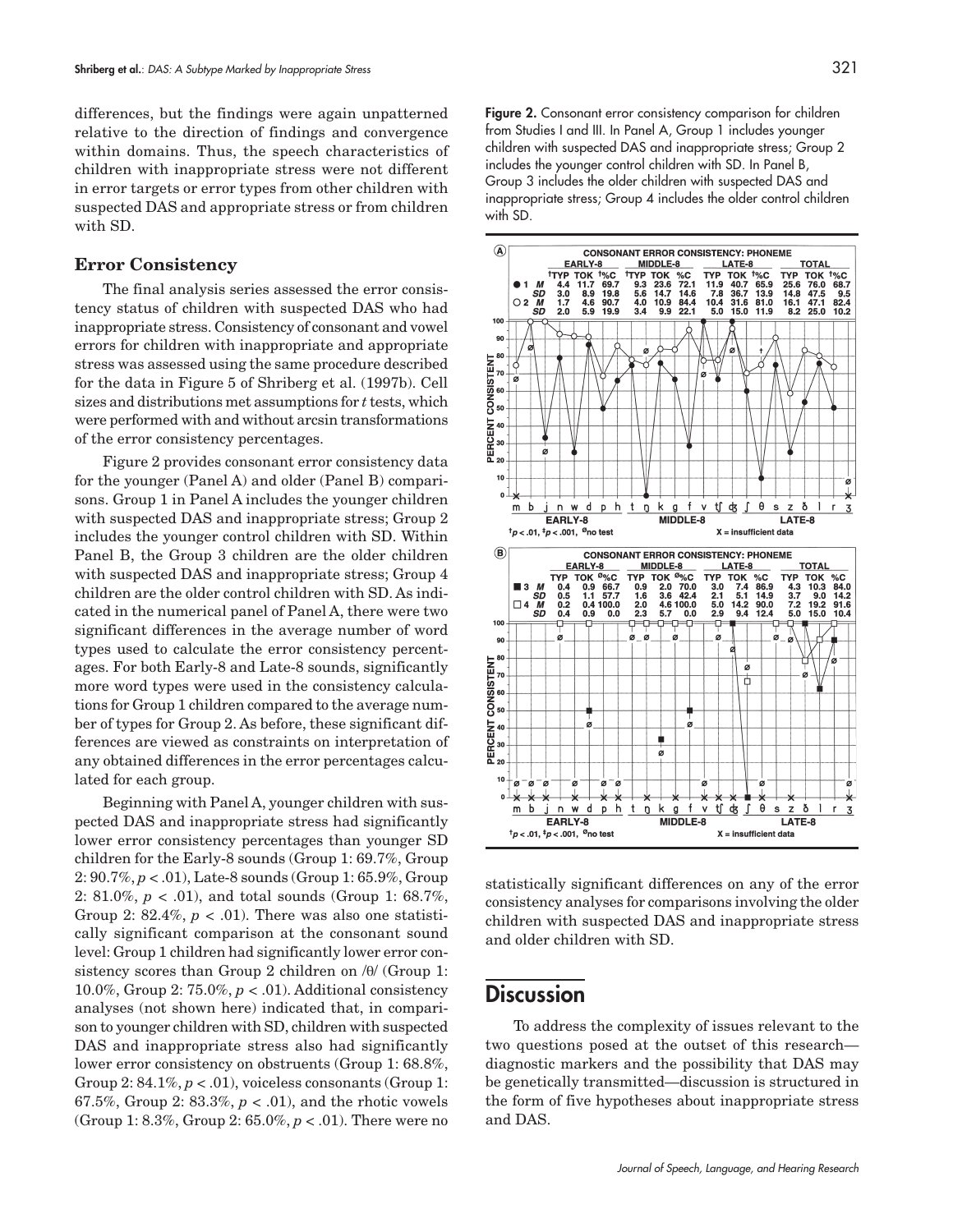## **Five Hypotheses About Inappropriate Stress and DAS**

## **Hypothesis I: Inappropriate Stress Is a Diagnostic Marker for a Subtype of DAS**

The first hypothesis addresses the primary question in this research. Pending additional cross-validation of the type discussed later in this paper, the hypothesis reflects a conclusion about three possible explanations for the stress findings.

*Interpretation 1: Inappropriate stress is a compensatory behavior in some children with DAS*. As reviewed in the prior paper in this series, stress differences similar to those found in this research have been reported in both adult and child apraxia literatures, with frequent explanatory appeal to the construct of *compensatory* behavior (e.g., Aram & Glasson, 1979; Chappell, 1984; Colson, 1988; Glasson, 1979; Ingram & Reid, 1956; Murdoch, Porter, Younger, & Ozanne, 1984; Odell, McNeil, Rosenbek, & Hunter, 1990; Rosenbek & Wertz, 1972; Shuster, Ruscello, & Haines, 1989; Velleman & Strand, 1994; Wertz, LaPointe, & Rosenbek, 1984; Yoss & Darley, 1974a). For example, Yoss and Darley (1974b) proposed that "durational lengthening, monotony of stress, and lack of speech sound blending can be explained as attempts to compensate for severe speech production problems" (p. 348). Velleman and Strand (1994) suggest that intermittent pauses between syllables, words, and phrases may " 'buy time' for the organization and initiation of upcoming movement plans" (p. 126). Kent and McNeil (1987) noted that "apraxia of speech has a conspicuous dysprosody, although it is not clear if the dysprosody is an independent feature of the disorder or simply a consequence of a primary articulatory impairment" (pp. 214–215). Marquardt and Sussman (1991) also questioned whether prosodic disturbances are "an intrinsic part of the disorder or a compensatory strategy employed in response to motor programming problems" (p. 346).

Thus, one explanation for the source of the stress deficits in approximately 52% of the children with suspected DAS is that stress deficits are secondary to some primary deficit, perhaps in the service of intelligibility. This first interpretation of the stress findings would claim that inappropriate stress is an optional characteristic of DAS, and thus is neither a necessary nor a sufficient diagnostic marker for DAS or for a subtype of DAS. Three findings in the current data and anecdotal information from colleagues provide counter evidence for the "compensatory strategy" explanation of inappropriate stress.

First, if excessive-equal stress is a learned behavior to enhance intelligibility or perhaps acceptability—or to compensate for some deficit in selection-retrieval or prearticulatory sequencing—a likely correlate for at least some of the children with stress deficits would be reduction in speech rate. As reviewed earlier, the criterion range used to code normal articulation rate in the prosody-voice instrument is 2–4 syllables per second for 3- to 7-year-old children and 4–6 syllables per second for older children. With the exception of the severely reduced rate for one child with suspected DAS in Study I, whose speech was considered dysarthric, the two codes for reduced rate (PV Code 9: Slow Articulation/Pause Time and PV Code 10: Slow/Pause Time) were infrequently used for children with suspected DAS in Study I and Study III. These findings are counter to literature reports of an impression of reduced rate in children with suspected DAS.

A second finding interpreted as counter evidence for the compensatory strategy interpretation is that inappropriate stress was unrelated to age. Specifically, 57.7% of the younger children with suspected DAS had inappropriate stress, compared to 45.5% in the older children with suspected DAS (see Table 4). If stress deficits were due to compensatory strategies, the more likely distribution of ranges would favor older children where one might expect to see the most evidence of long-term adoption of a compensatory pattern.

A third finding viewed as inconsistent with the compensatory behavior explanation is that inappropriate stress was observed in brief and simple utterances as well as long and complex utterances. For example, inappropriate stress was coded in the following seven examples from 5 different children: "Go fishing," "And door," "We go swimming," "Spot on puppies?" "He only two," "Put it on yellow," and "It's like a snake." These utterances seem too short to require stress adjustments in the service of intelligibility. Moreover, inappropriate lexical stress (PV13: Multisyllabic Word Stress) has been observed in single-word utterances of children with suspected DAS. Two examples are a child who said "SidNEY" instead of SIDney and a child who said "sisTER" instead of SISter. Such lexical stress differences also cannot readily be explained by an appeal to enhanced intelligibility.

A fourth observation appeals to anecdotal information on the course of normalization of children with suspected DAS. P. Hall (personal communication, 1995), who has extensive clinical-research experience with children with suspected DAS, reports that "a stress deficit in children with DAS…seems to be a continuing element regardless of how much improvement in sound production the children achieve." If the stress changes are compensatory in the service of intelligibility or acceptability, additional mechanisms would have to be invoked to explain their persistence after the behaviors they compensate for have normalized.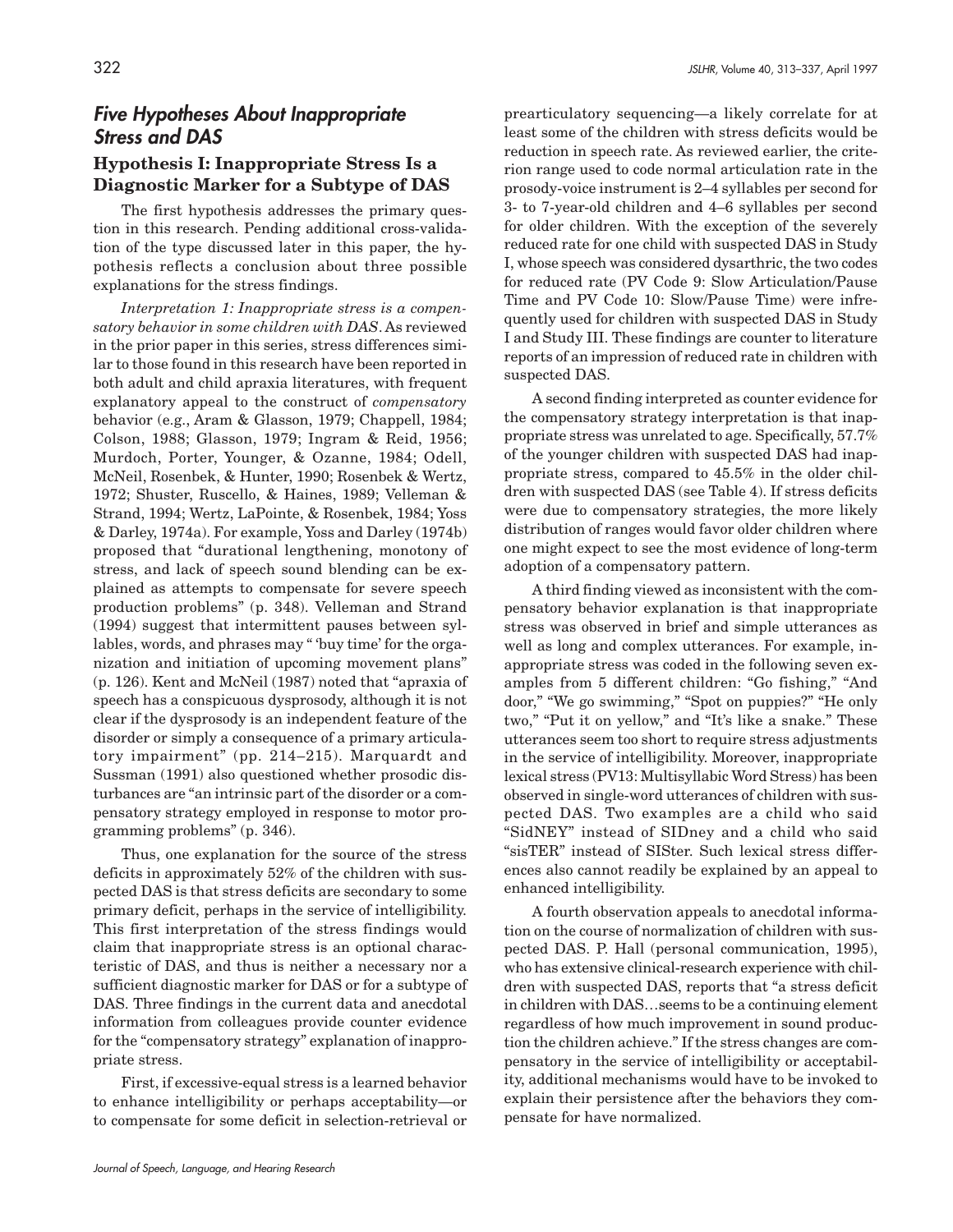*Interpretation 2: Inappropriate stress is the necessary and sufficient diagnostic marker for DAS*. An alternative interpretation of findings in the three studies is that inappropriate stress is a primary deficit in DAS, and more significantly, is the "necessary and sufficient" (cf. Deputy, 1984; Guyette & Diedrich, 1981; Love, 1992) diagnostic marker. This claim posits that DAS is a unitary entity, although the stress deficits and any other behaviors may vary in severity of expression. Formally, no one behavior can be a sufficient diagnostic marker of DAS because of the need for other inclusionary and exclusionary criteria. By definition, children with suspected DAS must have a speech disorder with its onset during the developmental period and other gross involvements must be excluded. Also, other obvious explanations for inappropriate stress (e.g., dialectal differences, dysarthria, autism) must be ruled out. However, assuming these inclusionary/exclusionary criteria for the sufficiency claim have been met, there also remains a problem with the concept of one necessary and sufficient deficit applied to the current findings. If there is only one form of DAS requiring stress deficits as the necessary and sufficient diagnostic feature, then what is the explanation for the approximately 48% of children with suspected DAS in the three studies who did *not* have stress deficits? Are they children who do not have DAS? Three possible explanations in support of this second hypothesis—that stress is a necessary and sufficient marker for DAS—are as follows.

First, as reviewed above, the failure to find inappropriate stress in all of the children with suspected DAS could reflect false negatives due to measurement error. This measurement explanation would claim that the sensitivity (i.e., ability to detect true positives) of the stress measure was only 52%, which is not consistent with the validity data reported for this measure (cf. Shriberg, Kwiatkowski, & Rasmussen, 1990; Shriberg, Kwiatkowski, Rasmussen, Lof, & Miller, 1992). Although some of the children with suspected DAS who tested normal on stress may have been borderline false negatives, it is unlikely that such a high percentage of the total number of children with suspected DAS (48%) actually have DAS but falsely tested negative.

A second possible explanation for the lack of inappropriate stress in approximately 48% of children with suspected DAS considers their relatively older age. Perhaps a significant number of children with suspected DAS had normalized stress at the time of assessment, whereas they did have measurable stress deficits at some earlier period of development. This explanation would be especially attractive if inappropriate stress had been observed primarily in the younger children with suspected DAS. However, because this was not the consistent finding in Study I and Study III, an appeal to early normalization of stress deficits is not considered a likely explanation for the children with suspected DAS who had appropriate stress.

A third explanation for the finding of stress deficits in only some children with suspected DAS is that the remaining children with normal stress truly do not warrant the classificatory term DAS. This position suggests that a false positive rate for suspected DAS of approximately 50% (53.8% in Study I and 50% in Study III) may be an appropriate and generalizable estimate of referral and ascertainment statistics. As reported previously in the Local Ascertainment Study (cf. Shriberg et al., 1997a, Table 1), DAS is suspected when younger or especially older subjects with more severe speech involvement do not make typical progress in treatment.

Although any or all of these three considerations supporting the second interpretation may be compelling, parsimony suggests that it is more prudent to reject this interpretation of the stress findings in favor of a third interpretation discussed below—until more well-developed research (see Research Issues) can provide a better basis for deliberating these three interpretations.

*Interpretation 3: Inappropriate stress is a diagnostic marker for one subtype of DAS*. The claim here assumes that children with suspected DAS have a speech disorder in the developmental period and that other obvious explanations for inappropriate stress have been ruled out. Assuming these inclusionary/exclusionary criteria are met, a third explanation for the positive stress findings in approximately 52% of the children with suspected DAS is that there may be more than one form of DAS. This perspective posits inappropriate stress as a diagnostic marker for one of at least two subtypes of DAS, with the other subtype(s) requiring some other diagnostic marker(s). The attractive feature of this interim proposal is that it addresses the classificatory status of children with suspected DAS without stress deficits. As above, some to all of these subjects may have been false negatives for DAS due to lack of sufficient sensitivity in the measurement of stress. Alternatively, as posited by this third interpretation, their classification could remain suspected DAS, but not the subtype marked by inappropriate stress.

It is important to consider counterarguments for this view. If the remaining children with suspected DAS are valid candidates for one or more subtypes of DAS, what potential diagnostic criteria for subtyping remain? There were no significant speech findings distinguishing any of the children with suspected DAS—both with and without inappropriate stress—from children with speech delay. The strongest area of negative findings were the phrasing and error-consistency data, which failed to differentiate children with suspected DAS from their agematched controls. That is, compared to children with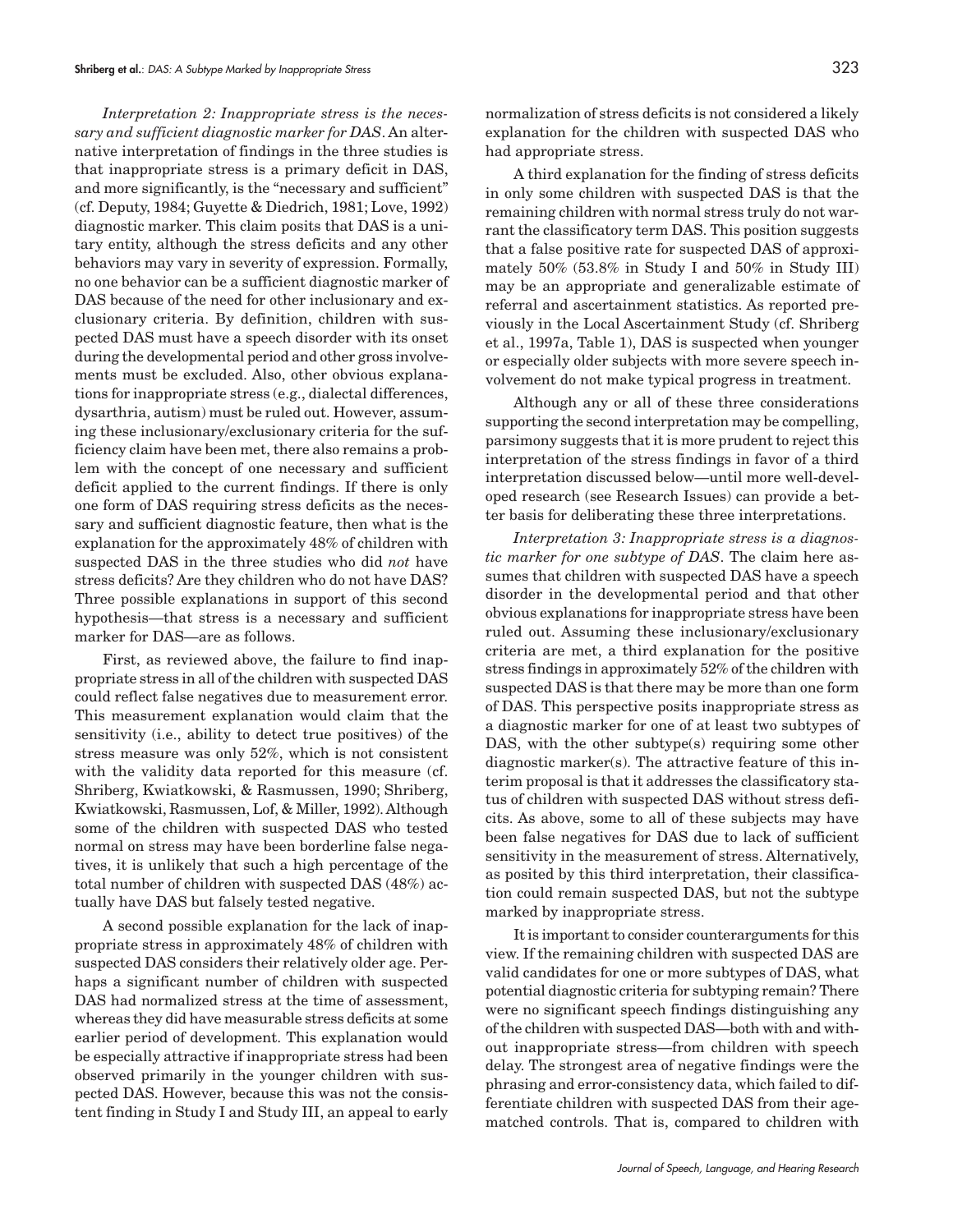SD, children with suspected DAS did not have more frequent utterances coded as revisions or repetitions, nor did they have significantly lower error consistency percentages. A subtype claim would require a finding of significant phrasing or error-consistency differences in at least one of the three studies. No significant differences were obtained, and trends for the phrasing means were actually in the opposite direction.

A potential DAS subtype based on performance deficits on nonspeech tasks is also problematic. First, many perspectives argue that a speech apraxia must be documented by history or performance on a speech, rather than nonspeech, variable (Love, 1992). Second, although many of the subjects in the present study had performance deficits on nonspeech and oral volitional tasks, not all did, including those with the most severe speech deficits (cf. Table 1).

*Summary*. The present hypothesis of inappropriate stress as a diagnostic marker for a subtype of DAS reflects a conservative position pending future research that may document a speech or nonspeech marker for at least one other subtype. This view does not exclude the likely situation that DAS co-occurs with other disorders affecting cognitive-linguistic and motor-speech areas, such as dysarthria and the many syndromes in which apraxic-like disorders have been attested. For example, although one of the children in Study I was excluded from DAS because her extremely slow rate was more consistent with dysarthria, several children with inappropriate stress also had infrequent vocal tremors suggesting other motor-speech involvements.

## **Hypothesis II: The Proximal Origin of Inappropriate Stress in This Subtype of DAS Is Deficits in Phonological Representational Processes**

Five considerations support the hypothesis that the loci of inappropriate stress in this proposed subtype of DAS are in phonological representational processes. The first three considerations are based on evidence from the three studies, and the last two reflect diverse theoretical perspectives and empirical information about stress and DAS.

*Inference from self-monitoring data*. Self-monitoring of speech output is a central concept in models of speech acquisition and performance (e.g., Levelt, 1989). In speech disorders, self-monitoring concepts are most dramatically evident in stuttering, where speakers are acutely aware of differences between intended phonological forms and those realized as disfluencies. In the present data, if the observed inappropriate stress reflected deficits at motor programming (i.e., prearticulatory sequencing or articulatory execution) phases, rather

than at prior planning stages of linguistic organization of stress, children with suspected DAS would have been expected to evidence some behaviors consistent with selfmonitoring. Specifically, they would try in successive efforts to match their output to their planned stress targets. The term *groping* (searching for the intended articulatory postures) is used to describe such prearticulatory behaviors in adults with AOS, and terms such as sound, syllable, and word *revisions* are used to describe post-articulatory self-monitoring, self-correcting behaviors.

There was a clear lack of support in the present data for behaviors indicating self-monitoring of speech (groping or revisions) at segmental or suprasegmental levels: (a) The anecdotal transcription data (Study I) does not contain evidence of groping, although such behaviors were expected to occur, (b) the subject information for Study III does not include groping for articulatory postures or silent posturing for a majority of the children with suspected DAS (see Table 1), and (c) the phrasing data for all three studies does not indicate that children with suspected DAS had more sound, syllable, or part-word repetitions than children with SD. Therefore, rather than implicating motor control deficits, the stress deficits observed in these studies are more consistent with deficits in underlying representations. Specifically, a child's lack of effort to self-correct inappropriate stress could be explained by lack of awareness that correction was needed—which would be the case if the stress deficit were at the level of representational planning processes rather than motor-speech programming processes.

*Inference from rate data*. A second observation concerns the negative findings for slowed speech rate, which, as indicated above, was not observed for children with inappropriate stress. In the acquired AOS literature, as reviewed previously, slow articulatory rates are a primary characteristic of AOS. Presumably, they reflect selection-retrieval and/or prearticulatory sequencing deficits (cf. Shriberg et al., 1997a, Figure 1) that are expressly not due to end-stage, articulatory execution deficits. In the present research, slow articulatory rates were not observed in the children with suspected DAS in the three studies. On the contrary, some of the older children had somewhat faster rates, with anecdotal comments indicating that the speech rates resembled the rapid rushes of speech described in cluttering. Interestingly, persons with cluttering profiles are also reported to lack self-awareness of speech errors (cf. Daly, 1986; Diedrich, 1984). Especially given the severity of involvement of these children, particularly the younger group in Study I, deficits posited in selection-retrieval and/or prearticulatory sequencing would be expected to be associated with reduced rate of speech. Lacking such association, the loci for inappropriate stress presumably are at one or more prior stages of speech processing.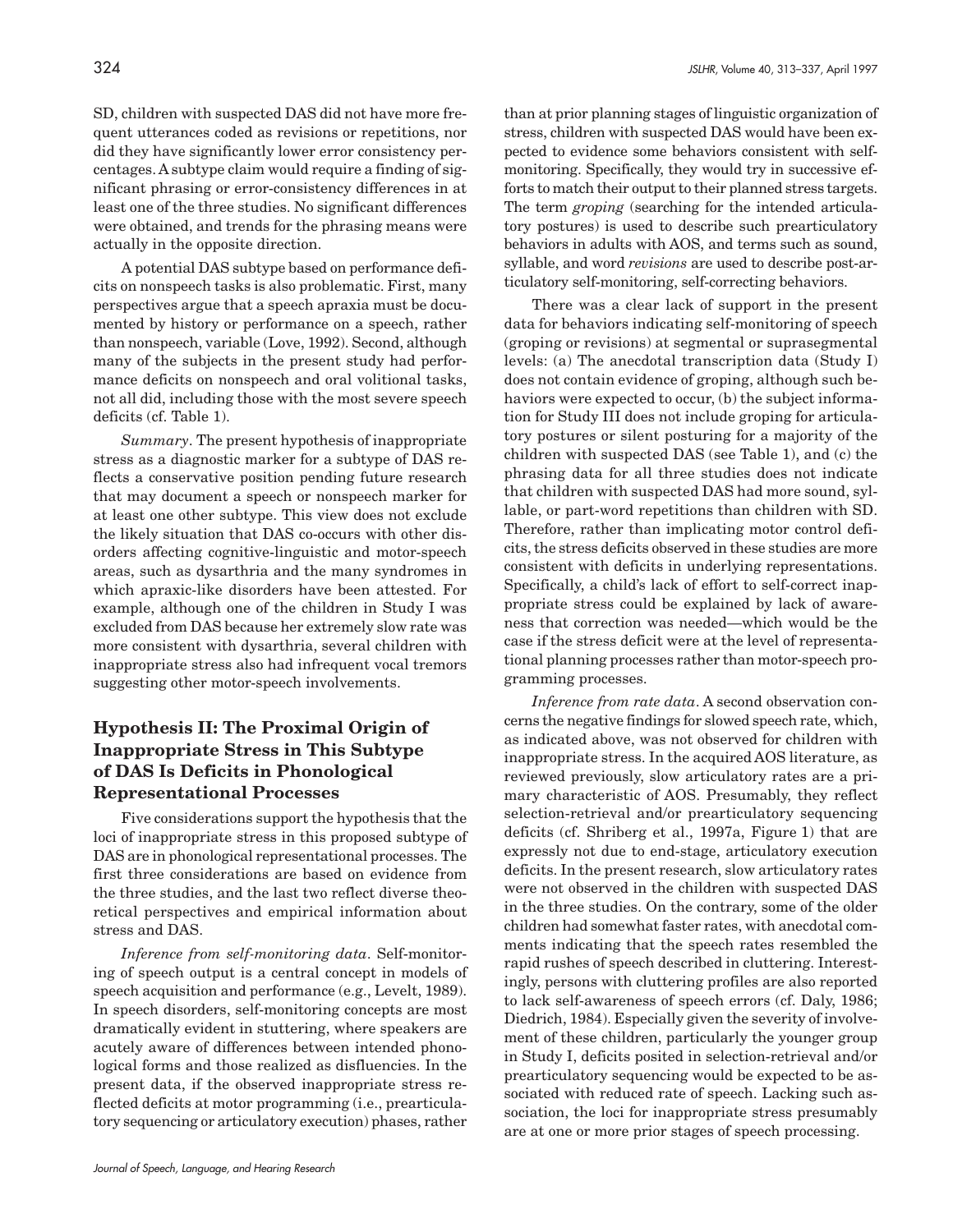*Inference from lexical stress data*. A third observation suggesting an association of inappropriate stress with representational processes concerns the lexical stress errors made by some children with inappropriate stress. As described previously, the transcription notes for Study I indicate that some children made word-level stress errors such as "SidNEY" and "sisTER." Such errors have been observed only in children with suspected DAS in our clinical-research experience with hundreds of children with speech disorders of unknown origin. Lacking controlled data from well-developed protocols, the prevalence of such errors in children with suspected DAS compared to the prevalence in other types of childhood speech disorders (e.g., SD) cannot be estimated. However, if reliable stress errors on only certain lexical items can be documented in children with suspected DAS (i.e., stress errors on repeated tokens of only certain word types), the loci would specifically implicate representational processes, rather than selection-retrieval or prearticulatory sequencing deficits at later stages of speech production.

*Inferences from theoretical perspectives and ontogenetic data*. A fourth and primary rationale for locating stress deficits at the stage of underlying representations is based on theoretical accounts of stress in contemporary linguistic theories. At a time when connectionist models continue to challenge alternative theoretical accounts of speech-language organization, acquisition, and performance (cf. Goldsmith, 1993; Markey, 1995; Plunkett, 1995; see Gupta & Touretzky, 1994, for an explicit demonstration of the acquisition of 19 natural language stress systems by a perceptron), syllable stress plays an increasingly central role in linguistic theory. Diverse perspectives underscoring the central role of the syllable can be found in descriptive linguistics (cf. Goldsmith, 1995; Kaye, 1989; Selkirk, 1984), psycholinguistics (e.g., Fear, Cutler, & Butterfield, 1995; Ferreira, 1993; Gee & Grosjean, 1983), developmental linguistics (e.g., Gerken, 1991; Locke, 1983, 1993, 1995; Mandel, Jusczyk, & Kemler Nelson, 1994; Schwartz & Goffman, 1995; Vihman, 1996; Wijnen, Krikhaar, & Den Os, 1994), and clinical linguistics (e.g., Bernhardt & Stoel-Gammon, 1994; Bock & Loebell, 1990; Piggot & Kessler-Robb, 1994; Spencer, 1984; Weinert, 1992). Although differing in formalisms and substantive content, common to the accounts in these and other sources are hierarchical organizations that position stress assignment at the "highest" tier relating prosodic, syntactic, and segmental elements. For example, Ferreira (1993) presents psycholinguistic evidence for a model of sentence processing in which "a prosodic structure is created from a sentence's syntactic structure but without knowledge of its phonemic content" (p. 234). The ontogenetic primacy of suprasegmental relative to segmental behaviors is well documented empirically and in several theoretical views

of normal speech acquisition (Edwards & Shriberg, 1983; Locke, 1983, 1993, 1995; Menn & Stoel-Gammon, 1995). Wijnen et al.'s (1994) paper relating children's omission of unstressed closed class morphemes and unstressed syllables within words to a developmental rhythmical constraint—not a perceptual constraint—offers compelling theoretical discussion.

Closer to a clinical perspective, the model of Kent and McNeil (1987) cited in the first paper in this series (Shriberg et al., 1997a) also posits that stress assignment occurs at a level above motor speech programming. Although these authors claim that a "motor speech programmer" is the loci of the problem in acquired AOS, their model asserts that stress assignment is represented in the instructions sent for prearticulatory processing by this programmer. Revisiting the relevant section of the quote from Kent and McNeil:

We believe that, at the least, the prearticulatory representation contains information on syllable structure and segment composition. Because these two bodies of information are held separately, they are susceptible to separate loss or error. Furthermore, the syllabic and segmental specifications only gradually lose their separateness in motor control. Syllabic organization is a primary level of cohesion in which, (1) suprasegmental information is given form in the prosodic envelope of a syllabic sequence; and (2) segmental information is converted to movements (preferably compound trajectories defined by compatible sequential goals [Shaffer, 1982]). (p. 213)

Although not appealing to any one theoretical framework, the claim in the present work is that lexical and phrasal stress are reflected in the "prosodic envelope of a syllabic sequence" and that this information is organized at representational levels prior to segmental organization and prearticulatory sequencing. In the present context, when a child says a stressed vowel instead of an unstressed (schwa or lax) vowel—typical of the stress pattern identified in the present study—the change in vowel is not viewed as a deficit in selectionretrieval or prearticulatory sequencing processes. Rather, a nonlinear perspective on representation of the underlying syllable claims that the stressed vowel was selected to accord with prior stress assignment. Thus, the stress deficits of some children with suspected DAS are presumed to occur at representational levels, which are taken as reflecting "linguistic planning" rather than "motoric programming" processes.

It is important here to acknowledge the many elaborated models of speech processing and speech motor control, in comparison to the simplified framework in Figure 1 in the first paper. Kent, Adams, and Turner (1996)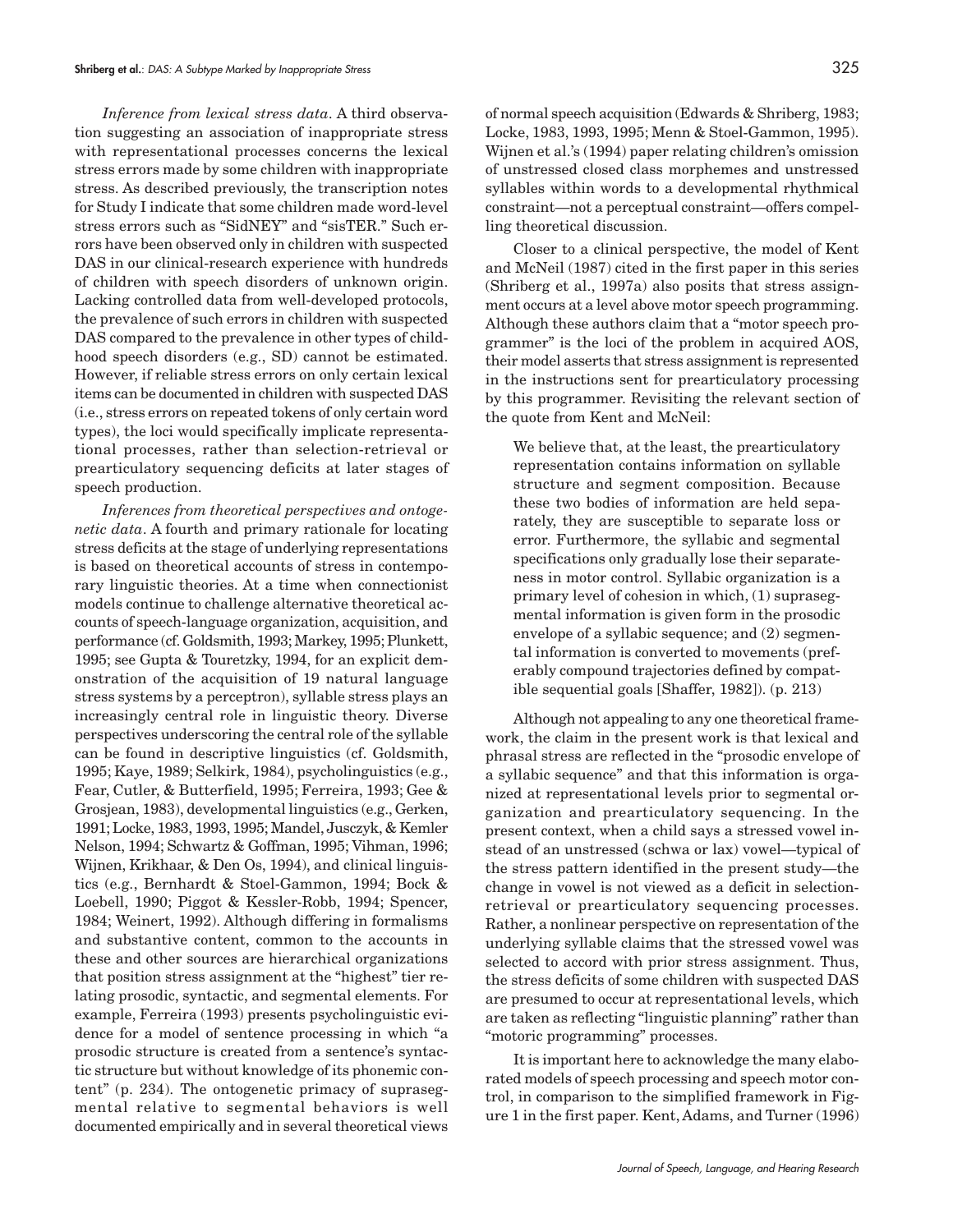provide recent detailed review of the most widely cited models, including schemas that posit representational levels for motor control processes. Dodd's (1995) recent clinically oriented model of the speech-processing chain also includes additional processing levels for phonological plans, stored routines, and motor speech programming. Whichever model may have appeal as the most highly valued, the central point here is that representations that serve only to buffer prearticulatory commands are not the representations appealed to as the loci of inappropriately marked stress. The several reasons for this claim are reviewed above. Again, among the considerations offered, strong support is the lack of groping and attempts at self-correction observed in the samples of children with suspected DAS in this study, compared to the pronounced groping and revisions that define the speech profile of adults with AOS. A compelling explanation for such differences is inherent in the linguistic assumptions made for developmental versus acquired speech-language disorders. In the latter, linguistic representations presumably remain intact, with a lesion affecting only the motor control representations and/or commands. For developmental speech problems, however, there is good support for the perspective that linguistic representations themselves may be inappropriate or underspecified, including underspecification of stress marking. As above, the deviant stress and lack of awareness reported for children with the clinical entity termed cluttering appeals to similar explanatory rationale.

*Compatibility with other features of DAS*. A final rationale for locating stress deficits within representational processes is the ability of such modeling to motivate the primary features and other deficits observed in children with suspected DAS. Late onset of speech, severe speech delay, long-term normalization, and associated language involvements have been described as the primary features of children with suspected DAS. Aram and Glasson (1979) report that many children with suspected DAS are nearly nonverbal until age 3 or 4. In comparison, children classified as late talkers (e.g., Paul, 1993) or speech delayed (e.g., Shriberg & Kwiatkowski, 1994) may have impoverished phonetic inventories, vocabulary size, and morphosyntactic development, but they talk. Moreover, at least in children with speech delay, severity of speech involvement does not appear to be a strong predictor of short-term versus long-term normalization (Shriberg, Kwiatkowski, & Gruber, 1994), whereas late onset of speech is associated with long-term normalization in case studies of children with suspected DAS (cf. Hall, Jordan, & Robin, 1993).

Contemporary clinical linguistic perspectives view the segmental deletions and substitutions observed in late talking and speech-delayed children as evidence of delays in both representational-level processes and

selection-retrieval processes. Placing the loci of inappropriate suprasegmental behaviors (i.e., the correlates of stress) at underlying representational levels for some children with suspected DAS provides a plausible explanatory source for the features that differentiate this form of DAS from late talkers or speech delay. Because prosodic development is fundamental to segmental development, receptive and/or productive stress deficits in underlying representations would provide a sufficient explanation for early, severe, and persistent phonological delay. An analogy would be to children who have a developmental form of aphasia, which results in a severe linguistic delay due to deficits in the ability to form appropriate underlying phonological representations. Consider how the following three sets of deficits might follow from stress or metrical-level deficits at a representational level of phonology.

First, a prelexical deficit in the ability to format stress assignment for syllables (cf. Bastiaanse, Gilbers, & van der Linde, 1994) could explain deficits on diadochokinetic tasks, multisyllabic word tasks, and other speech and oral volitional sequencing tasks used to assess children with suspected DAS. On-demand repetitions of even simple sequences such as "pa-ta-ka," which reportedly are difficult for many children with suspected DAS (cf. Hall et al., 1993), require a metrical constant for the rapidly changing articulatory movements. Thus, a crucial difference between sounds produced in isolation versus those produced in multisyllabic contexts is that the latter require reliable stress assignment for each syllable. (For some relevant cross-linguistic examples of interactions among prosody, speech, and language, see Matthews, 1994, particularly the discussion of *rendaku* in Japanese phonology [Fukuda & Fukuda, 1994]).

Second, placing the loci of stress deficits at a stage of processing prior to selection-retrieval and prearticulatory sequencing might also explain the more general language and learning problems that have been reported for children with suspected DAS. The assumption is that there is both a receptive and expressive aspect of the stress deficit, as specifically suggested in the studies of rhyming deficits in children with suspected DAS (Marion, Sussman, & Marquardt, 1993). Consider Chiat and Hirson's (1987) speculations about the centrality of rhythmic structures in a case study of a child with developmental aphasia:

Is output alone constrained in the ways observed, or is input subject to the same constraints? It could be that [the child's] processing of input matches the pattern observed in output, i.e., that there are limitations on her recognition and comprehension of phonological detail within a rhythmic structure, and that unstressed items preceding stress are especially vulnerable…so that [such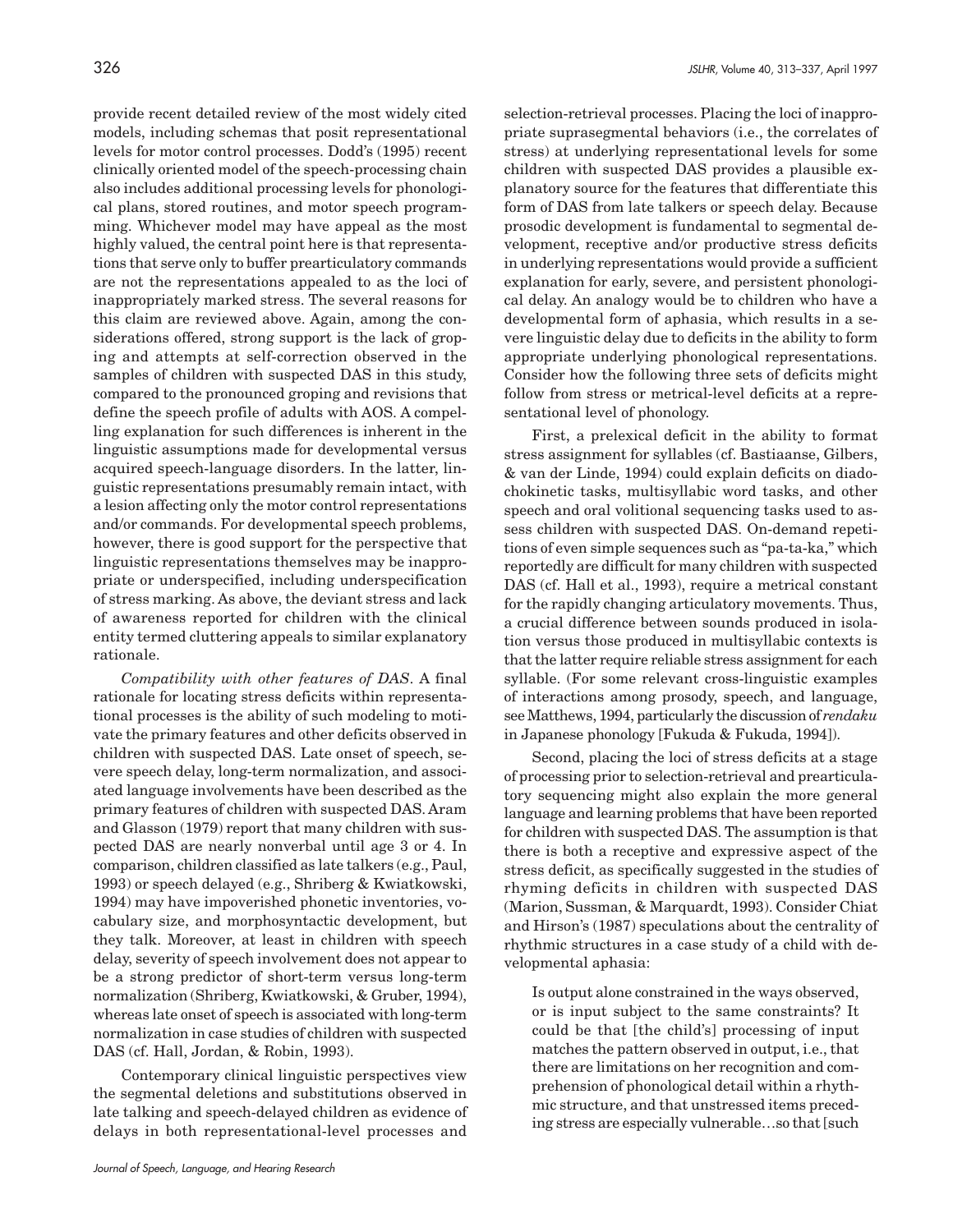children] have precluded access to certain aspects of adult language. If [the child] has never been able to hold certain phonological details within a phonological structure, she will not have been able to identify certain phonological items (e.g., certain function words) and their syntacticsemantic role. (p. 54)

Third, the success of stress-based management procedures in children with suspected DAS might also be invoked as support for stress deficits at underlying levels. Guyette and Diedrich (1981) note that response to treatment can be a source of support for a proposed diagnostic category. Most of the major approaches to intervention involve direct or indirect work on prosody, specifically on stress assignment (see later section on Treatment Considerations). Although such programs may be thought to provide a form of motor-skills learning, they actually may share the common and crucial effect of helping children to develop appropriate and accessible stress forms.

## **Hypothesis III: The Proximal Origin of Inappropriate Stress in This Form of DAS is Likely a Deficit Affecting Neurologic Functioning**

Speculations about neurological substrates based solely on the present findings are clearly preliminary. However, for the purposes of the second goal of this study concerning the possibility of genetic transmission of DAS, it is appropriate to address briefly the etiological implications of Hypotheses I and II. Hypothesis II claims that the proposed subtype of DAS based on stress deficits has neurogenic origins.

Marquardt and Sussman (1991) posit two possible types of neurologic substrates for DAS: diffuse or focal brain damage or "a disturbance in normal neurological maturation—perhaps specific to cortical areas responsible for speech and language functions" (p. 343). Based on negative literature findings for diffuse or focal brain damage and results from their rhyming tasks studies, these authors conclude that DAS is associated with neurological immaturity. Findings from the present study, however, seem more consistent with the notion of a specific neurological delay or insult, rather than neurological immaturity. Support for the hypothesis of a specific neurogenic etiology, rather than a functional (i.e., learned or compensatory) origin of this form of DAS or a general neuromaturational delay is based on three observations.

First, stress differences of the type observed in over 50% of the children with suspected DAS represent a *qualitative* departure from normal speech acquisition, as well as from clinical profiles of children with developmental phonological disorders (cf. Shriberg &

Kwiatkowski, 1994). Unlike continuous variables reflecting speech-language development (e.g., Percentage of Consonants Correct), stress is treated as a nominal variable (appropriate, inappropriate) in the perceptual screening procedures used in this study because it is not distributed continuously in normally speaking and speech-delayed children. In a technical report on the prosody-voice screening procedure, 95.7% of 115 speechnormal children  $(3-18$  years of age,  $M = 5$  years 5

months,  $SD = 2$  years 11 months) had appropriate stress, as defined specifically by their status on Prosody-Voice Code 15: Excessive/Equal Stress (Shriberg et al., 1992, Table 11). In the current study, inappropriate stress of any type occurred in only 9.9% of control children with speech delays. In the absence of some readily explainable environmental source of learning (e.g., an idiolect patterned after a caregiver's model of equal-excessive stress) it is more parsimonious to assume that some intrinsic deficit accounts for this qualitative disorder in phrasal stress observed in 52% of the 48 speech samples from children with suspected DAS.

A second consideration consistent with a specific neurogenic perspective on the stress deficits is their persistence or lack of normalization. It is especially unusual to observe the types of inappropriate stress patterns observed in the older children with suspected DAS in this study, some as old as 14 years 11 months (cf. Lewis & Shriberg, 1994). A specific neurological deficit provides a compelling explanatory source for an otherwise inexplicable resistance to improvement in many children with suspected DAS.

The third and arguably strongest consideration in support of neurological involvement is the appeal to adult acquired apraxia of speech, in which neurological insults are clearly documented as the origin of apraxia of speech. As described previously, stress deficits essentially similar to those observed in the approximately 52% of children with suspected DAS in the present studies have also been observed in adults with AOS. The qualifier *essentially* is important because the topographies of the excessive-equal stress patterns are not exactly similar in each group. As noted previously, the excessiveequal stress patterns observed in the present studies are not characterized by the lengthened vowel durations, increased pause times, and reduced speech rates reported for adults with AOS (Kent & McNeil, 1987; Kent & Rosenbek, 1983; McNeil & Kent, 1990). These and other differences underlie the proposal of different psycholinguistic loci for DAS and AOS, which, in turn, call into question whether DAS is the correct nosological term for this disorder (see Hypothesis V). What is needed for detailed examination of these issues are comparative studies of AOS and DAS using similar methods to quantify stress deficits. Pending findings from such studies, the perspective suggested here is that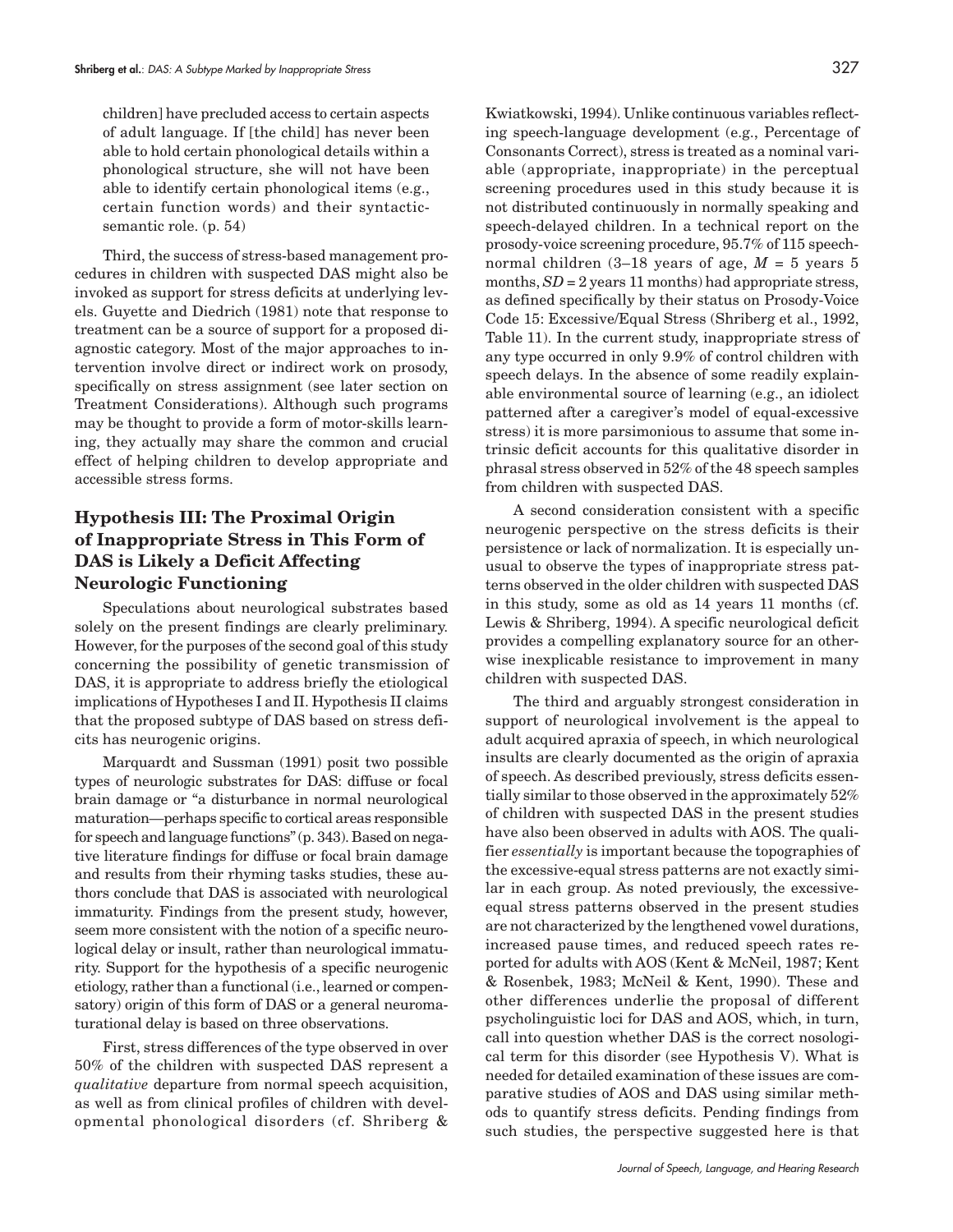stress deficits, rather than any pattern of segmental error targets or segmental error types, most clearly associate DAS with acquired AOS.

As above, only preliminary comment is appropriate on the specific neurological deficits that may underlie the type of stress deficits observed in this study. Studies of hemisphere specialization for prosody find extensive laterality of prosodic processing, with right hemisphere associated with pragmatic, affective, and emotional uses, and left hemisphere associated with the comprehension of lexical stress (Cohen, Branch, & Hynd, 1994). Left hemisphere cortical involvement is therefore a candidate for the type of productive linguistic stress deficit observed in these studies. As of yet, however, it has not been demonstrated that left hemisphere lesions sustained by children result in linguistically based prosodic disturbances. Given the near complete recovery of other linguistic abilities following left hemisphere lesions in children (Aram, Ekelman, & Whitaker, 1986, 1987; Feldman, Holland, Kemp, & Janosky, 1992), it would be premature to argue that left hemisphere lesions in children fully account for the observed prosodic disturbances. Other sites clearly are involved in the acquisition and realization of phrasal stress. For example, Gracco (1990) describes the articulatory realization of stress, noting that the physiology involves "increases in the actions of all portions of the vocal tract rather than being focused on one specific articulator" (p. 9). Hird and Kirsner (1993) propose a model of prosody that involves cortical and physiological control processes.

The notion of a deficit in praxis underlying the stress deficit further complicates an eventual account of neural substrates. If the pattern of excessive-equal stress observed in the present studies is eventually associated with segmental deficits, the pathophysiology of speech apraxia will require additional explication. Currently, it is not clear whether there are common neurophysiological mechanisms underlying all praxic deficits or whether there are separate praxis systems: for example, one for planning and controlling limb gestures, another for planning and controlling orofacial movements, and another for speech (Dewey, 1993; Ochipa, Rothi, & Heilman, 1992). Moreover, developmental aspects of praxis deficits must be accounted for. In a review of 86 studies, Kools and Tweedie (1975) concluded that some forms of praxis are not fully developed until 5–6 years of age.

## **Hypothesis IV: The Distal Origin of This Form of DAS Is an Inherited Genetic Polymorphism**

Hypothesis I addresses the primary goal of this research, and Hypothesis IV the second goal. Rationales for the hypothesis of a genetic origin for the stress deficits identified in this study include four sets of considerations.

First, although not differentiated by the present stress findings, the familial aggregation information on children with suspected DAS is higher than even the familial aggregation data for developmental speech-language disorders. As reviewed in the first paper in this series (Shriberg et al., 1997a), a preliminary population prevalence estimate for DAS based on clinical referrals is 1–2 per thousand. Yet, a study-wise average calculated on the 8 eligible studies described by Hall et al. (1993, Table 5.1, pp. 88–90), indicates that approximately 60% of children with suspected DAS had one or more relatives demonstrating communication and/or academic problems. Several of these studies indicated that one or more siblings, parents, or other relatives had the same type of disorder (i.e., suspected DAS). A 60% familial aggregation estimate is higher than those from some methodologically comparable studies of children with speech-language impairments of unknown origin. Lewis, Cox, and Byard's (1993) literature review estimated familial aggregation for developmental speechlanguage impairment at 24%–46%. However, Shriberg and Kwiatkowski (1994) reported that 56% of 84 children with speech delay of unknown origin had one or more family members who, on parental report, had a history of a speech problem.

Second, the previously described male:female prevalence ratios of as high as 9:1 are also higher than average estimates for children with speech delays of unknown origin (3:1), strongly suggesting a sex-influenced transmission model. In the present study, inappropriate stress was found in 50% of the 34 boys with suspected DAS and 57% of the many fewer (14) girls. As suggested previously, some sex-influenced genetic transmission models predict that affected girls will be more severely involved than affected boys (i.e., a *threshold effect*; cf. Plomin, Defries, & McClearn, 1990). However, calculation of the average stress and PCC scores for the 25 children with inappropriate stress indicated that girls were not significantly more involved than boys on either variable.

A third rationale in support of a genetic origin for the disorder reported here refers again to the notion that inappropriate stress reflects a qualitative rather than a quantitative difference in speech acquisition. As indicated previously, the argument for viewing inappropriate stress as a qualitative disorder is based on two findings in developmental and clinical linguistics: (a) Most children have appropriate phrasal stress at the outset of speech acquisition, and (b) stress deficits seem to persist past the biosocial developmental period for speech acquisition (approximately 9 years of age). Although both qualitative and quantitative behavioral traits can be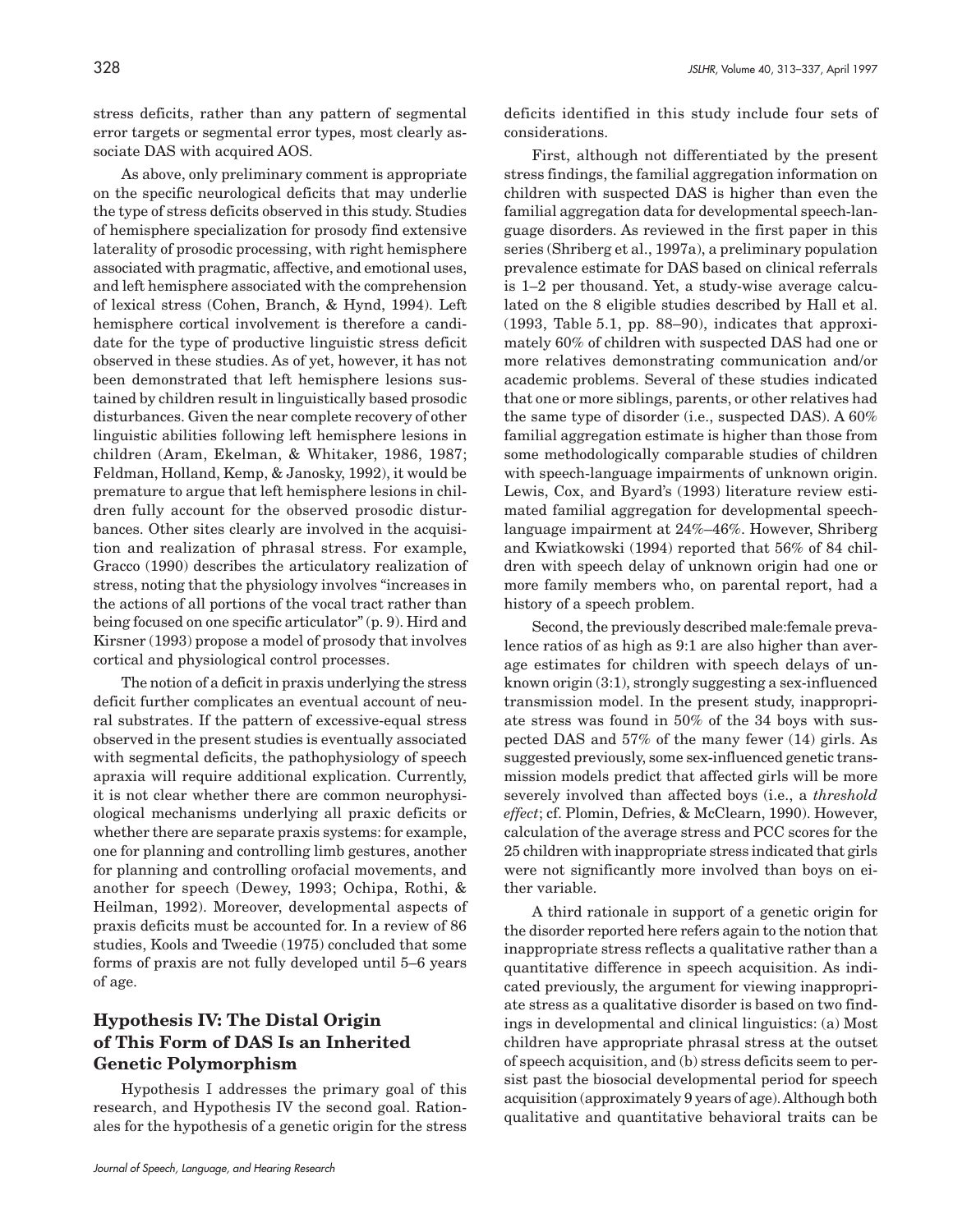genetically transmitted, qualitative traits are more commonly associated with a major gene locus (i.e., a polymorphism at one chromosomal site). For example, Hurst, Baraitser, Auger, Graham, and Norell (1990) describe a three-generation family in which 16 members have a "severe developmental verbal dyspraxia." Inheritance was autosomal dominant, with full penetrance (all persons estimated to have the DAS genotype expressed the phenotype). Saleeby, Hadjian, Martinkoski, and Swift (1978) reported defective speech termed "verbal dyspraxia" in 34 of 66 family members, 12 of whom were directly tested with a spontaneous speech sample. Stress deficits of the type observed in the present study were observed in some (but not all) affected family members tested. The inheritance pattern was consistent with autosomal dominant, but with incomplete penetrance, because it occurred in each generation and affected males had affected sons. More recently, Vargha-Khadem, Watkins, Alcock, Fletcher, and Passingham (1995) provide evidence for praxic involvement in approximately half of a 30-member, four-generational family, again consistent with monogenic, autosomal dominant transmission. Thus, as a qualitative rather than quantitative trait, the mode of inheritance in DAS is likely to involve one major genetic polymorphism (a version of a gene that codes for a disorder), rather than mixed models of transmission in which there is a major locus and other genes contribute fractionally to the expressed form of the disorder.

A fourth observation in support of a genetic origin is that apraxia is reported to occur in inherited metabolic disorders and other inherited syndromes. Examples include Angelman Syndrome (Penner, Johnston, Faircloth, Irish, & Williams, 1993), galactosemia (Nelson, Waggoner, Donnell, Tuerck, & Buist, 1991), Fragile X syndrome (Hanson, Jackson, & Hagerman, 1986; Newell, Sanborn, & Hagerman, 1983; Paul, Cohen, Breg, Watson, & Herman, 1984), Prader-Willi syndrome (Branson, 1981; Munson-Davis, 1988), Renpenning syndrome (McLaughlin & Kriegsmann, 1980), and Robinow's syndrome (Hall et al., 1993). A provocative example for genetic linkage studies is reported by Nelson et al. (1991), who studied 24 patients with galactosemia, a rare metabolic disorder involving a failure to convert galactose to glucose. Nelson et al. found that half of the subjects met their criteria for verbal dyspraxia, concluding that the findings "indicate the association of a specific and unusual speech defect with a specific and rare metabolic disorder" (p. 45). There also are case-study opportunities to pursue the possibility of nonmetabolic, noninherited genetic origins of DAS. For example, in Schiff-Myers and Weistuch's (1994) detailed report on a child with translocations of portions of chromosome 1 and 2, there is considerable support for SLI and severe apraxia of speech.

A genetic basis for the stress-based subtype of DAS proposed here mandates certain constraints on phenotype markers. Severe phonological involvement, as indexed by delayed onset and/or severely delayed development of speech, is frequently proposed as a diagnostic marker or at least an important consideration for the diagnosis of DAS. Because genetically transmitted disorders may vary in severity of expression, severity of involvement cannot itself be used as a phenotype marker for the disorder. If the transmission mode is monogenic (one major gene locus), the disorder should be characterized by less variability of expression than if transmission is by a relatively small (oligogenic) or a relatively large (polygenic) group of genes, each contributing additive variance to the expression of the disorder. Such issues bear on earlier discussions of DAS as a clinical entity versus the possibility of clinically and/or etiologically distinct subtypes. Specifically, there may be two or more DAS genotypes coding for two or more DAS phenotypes.

Finally, inappropriate stress may be an excellent candidate for an "ideal" phenotype marker, as discussed by Pennington (1986) and reviewed at the outset of the second paper in this series. Relative to Pennington's five criteria for ideal phenotype markers, stress (a) has *early onset* and *developmental persistence*; (b) reflects a *single*, rather than multivariate domain; (c) has a *bimodal* distribution, yet can be measured as a *continuous* variable in nonaffected relatives; and, (d) has a *logical and potentially causal* relationship to the set of speech features associated with DAS. Appropriate molecular genetic studies are needed to determine whether inappropriate stress meets Pennington's fifth criterion of a genotype that it has *full penetrance*.

## **Hypothesis V. Significant Differences Between This Possible Subtype of DAS and Acquired Apraxia of Speech in Adults Call Into Question the Inference That It Is an Apractic, Motor Speech Disorder**

It is important to question whether the children with inappropriate stress in these studies warrant the diagnostic label DAS. As reviewed, other than the stress findings, there were no speech or nonspeech findings consistent with adult acquired apraxia of speech. Specifically, the children with inappropriate stress did not have inconsistent speech errors or slowed speech rates, and few had groping, revisions, or lowered nonvolitional oral performance consistent with an apractic, motor speech disorder. Crucially, the perspective taken on the loci of the stress deficits (Hypothesis II) differs from the most prevalent view of acquired AOS. In adults with AOS, problems of access to (selection-retrieval) or motor programming (prearticulatory sequencing) of long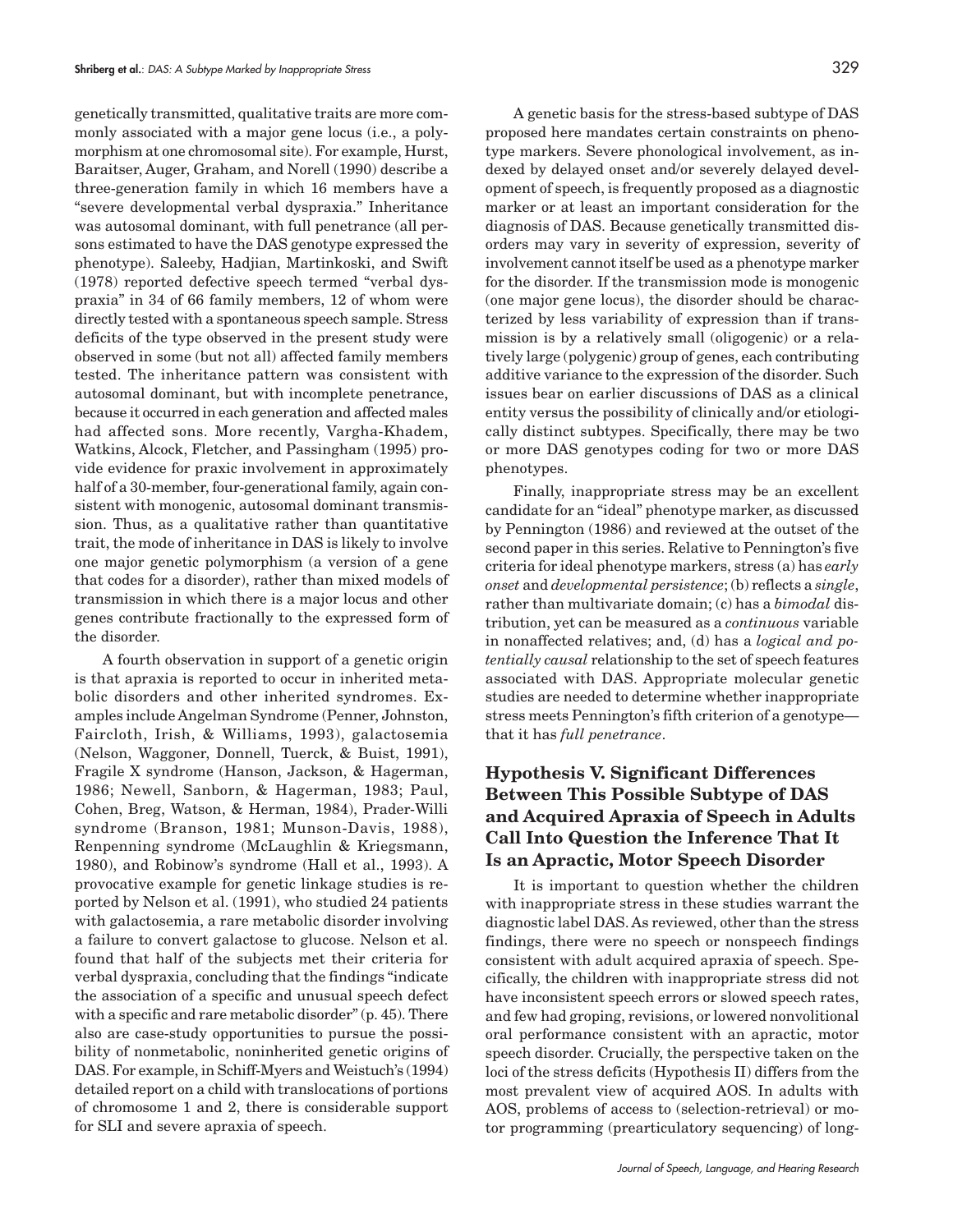established underlying representations are more parsimonious explanations for the results of a lesion than inferring loss of the representations themselves. In children, however, the stress deficits identified in this paper can more readily be attributed to a developmental difference in the acquisition of underlying representations. Such deficits are not, of themselves, consistent with the construct of a practic disorder affecting speech production (albeit they are consistent with more cognitive views of praxis, such as ideational praxis). An alternative or at least provisional perspective on the children identified in this study is that they have a *prosodic*, or more narrowly, a *stress* disorder of unknown origin (see relevant discussion in Vance, 1994). Wells's (1994) description of a child with a "junction" deficit who elsewhere might be labeled apraxic is a useful example of this typological alternative to diagnostic classification. The following section considers some relevant research issues toward study of this hypothesis and the other four.

## **Research Issues**

An eventual account of the nature and origin(s) of DAS requires better measurement approaches and more powerful designs than reported to date, including the many constraints on the methods used in the present three studies. Thus, additional comment on the stress findings is deferred, pending additional validation studies using better designs. Following are some specific methodologic suggestions.

## **Measurement**

#### **Lexical and Phrasal Stress**

Quantification and classification of inappropriate stress can be pursued in two ways. First is the collection of perceptual and acoustic information from conversational speech samples—as in the present studies. Alternatively, information can be obtained from controlled comprehension and evocation tasks. For both approaches, but particularly those involving spontaneous conversation, phonological analysis using emerging nonlinear frameworks should be productive for the subtype of DAS proposed in this report. Moreover, conversational speech sampling procedures such as those described by Chiat and Hirson (1987) and Wingate (1984) include methods to associate normal and inappropriate stress with other parameters within speech and language. Transcription issues will continue to pose an especially difficult problem in conversational speech sampling, where casual speech forms and dialectal variants require close attention in studies using broad as well as narrow phonetic transcription.

Development of conceptually and psychometrically appropriate tasks or tests for stress is an attractive alternative to conversational speech sampling. Ideally, parallel tasks to assess comprehension and production of lexical, phrasal, and emphatic stress would include lists of multisyllabic words and phrases reflecting varying lexical-semantic, morphosyntactic, and phonological contexts. Considerable developmental work would be needed to evolve and document instruments with demonstrated construct validity. Roy and Square-Storer's (1990) parametric analyses of variables affecting sequencing errors indicate the number of potentially relevant independent variables. For example, these authors found that "the impairment in sequencing with left hemispheric damage arises only when the sequence must be generated from memory" (p. 485). An array of extant analyses, tasks, and measures provide a starting point from which to elaborate a composite set of tasks (e.g., Blakeley, 1980; Chiat & Hirson, 1987; Gerken, 1994; Hargrove & McGarr, 1994; Hayden, 1994; Hird & Kirsner, 1993; Kaufman, 1984; Milloy, 1985; Panagos & Prelock, 1994; Shadden, Asp, Tonkovich, & Mason, 1980; Stark & Blackwell, 1995). Whichever the form of assessment, conversational speech sampling or controlled elicitation, a central need is to differentiate whether deficits in lexical stress always accompany deficits in phrasal stress, with implications for theory and intervention.

#### **Other DAS Variables**

There also is need for improved measurement of nonspeech variables associated with DAS, with ongoing work in adult AOS providing useful models. For example, Roy and Square-Storer (1990) have developed procedures that meet the need for behavioral descriptions of *groping* in adult AOS, using motor notation systems that describe the temporal unfolding of motor sequences in limb, oral, and verbal apraxias. McNeil and Kent (1990) and Munhall (1989) discuss methods to assess variability in rate and other speech dimensions. Emerging data and discussions on the neural substrates of phonological development (cf. Christman, 1995a, 1995b; Kent, 1995), children's speech rate, diadochokinesis, and oral-volitional movements (e.g., Ansel, Windsor, & Stark, 1992; Blackwell & Stark, 1993) should provide the information needed to document developmental biolinguistic validity.

## **Research Designs**

Several types of research designs can provide converging evidence on the nature and origins of DAS, including the following five approaches.

#### **Longitudinal Studies**

For both theoretical and applied needs, an eventual account of DAS will require life span information on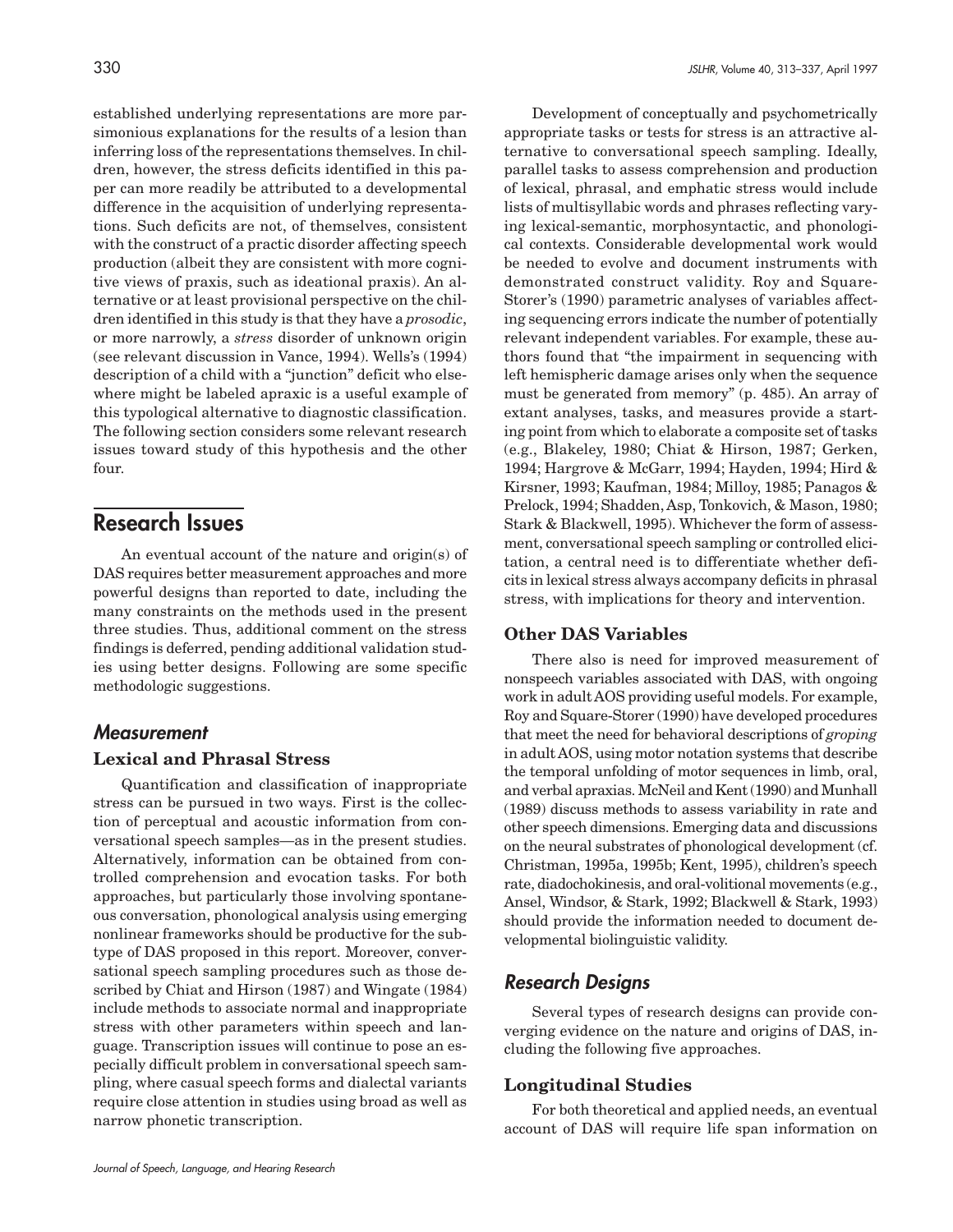children with DAS. For example, Le Normand and Chevrie-Muller (1991) and Stackhouse and Snowling (1992) each provide detailed speech data on case studies followed over several years. Stackhouse (1992) documents how a child had each of the common behaviors associated with DAS at some point in his development. Crucial predictive questions for clinical counseling can only be addressed in such designs. For example: Which behaviors associated with DAS may be expected to normalize during the developmental period or later, and which, if any, may be expected to persist, perhaps for life?

#### **Comparative Studies**

Kelso and Tuller (1981) make a telling observation on how the lack of collaborative research has limited the knowledge base in apraxia research: "It is an interesting but perhaps distressing feature of science that different areas of study, each bearing a strong potential relationship to the other, can function independently, each in its own oblivion" (p. 224). Research in DAS could be markedly aided by comparing findings from studies of children with the type of stress problem identified here with speech-prosody findings in other clinical populations (e.g., stuttering, cluttering, aphasia).

One need cited previously is for studies in which children with suspected DAS and adults with AOS are assessed with the same methods by the same researchers. Considering the variability due to sampling, data reduction, and data analyses in the child and adult apraxia literatures, a study of both groups using the same protocols and procedures could test whether and the degree to which there are parallel profiles of speech and prosody-voice involvements.

A second useful source for comparative study is samples from other childhood speech disorders in which apraxia of speech has been reported or suspected, such as inherited and other syndromes referenced previously and other groups reported to have apraxias (e.g., clumsy children, Gubbay, 1975). Benefits of studying apraxia in children with other involvements include the greater availability of subjects and the candidate genetic loci that might be suggested by converging data across diverse syndromes.

A third source for comparative study is children with suspected DAS acquiring a first language that differs from English in its stress marking. English is a stress-timed language, whereas languages such as French are syllable timed (see Sato, 1994, footnote p. 47, for alternative perspectives). As with other crosslinguistic studies in child language, such studies can provide environmental controls on linguistic variables that are otherwise unavailable (see Matthews, 1994, for examples of cross-linguistic convergence on a research question).

#### **Behavioral and Molecular Genetics Studies**

A third type of research design is behavioral and molecular genetic studies using different family members (i.e., siblings, twins, nuclear and extended relatives) to test associations between genotypes and phenotypes. Unlike speech, which typically normalizes in children with the subtype of DAS proposed here, the stress deficit should still be identifiable in older children and relatives using measures such as those discussed above. Thus, the phenotype for this subtype of DAS should be readily measurable in molecular genetics designs that have the potential to identify the genetic loci of inherited childhood speech disorders (Lander & Schork, 1994; Shriberg, 1993). Until such time as that promise might be fulfilled, including subsequent understanding of geneto-behavior pathways, the following discussion considers severa1 applied issues.

# **Clinical Issues Nosological Considerations**

A perspective that follows from the brief discussion in Hypothesis V and that warrants initial consideration here is the effect of nosological terms in professional training and service delivery. DAS is taught and serviced as a motor speech disorder, which has both advantages and disadvantages to instructors, clinicians, caregivers, and children who are given this diagnostic label.

An advantage of DAS as a classification label, however tentative, is that this diagnostic term provides some measure of comfort as an explanation for speech errors that may be mild to profound, but resistant to change despite the best efforts of caregivers, clinicians, and the child. The subsequent and perhaps even greater advantage is that DAS or some variant of this term is a passport to clinical services that may not be available with alternative diagnostic labels. Specifically, maximal clinical services can be requested and typically are readily obtained for children classified as having a motor speech disorder, as opposed to a functional or educational disorder.

Possible disadvantages of the diagnostic label DAS include the assumption of more pervasive deficits than those associated with severe developmental phonological disorders. By reifying speech-motor involvement, the label DAS can be intimidating to the clinician with limited background in the disorder, setting the stage for possibly counterproductive assumptions about treatment, long-term prognosis, and the child's self-concept. The source of clinicians' perceived or real lack of preparation may be traced to academic programs that exclude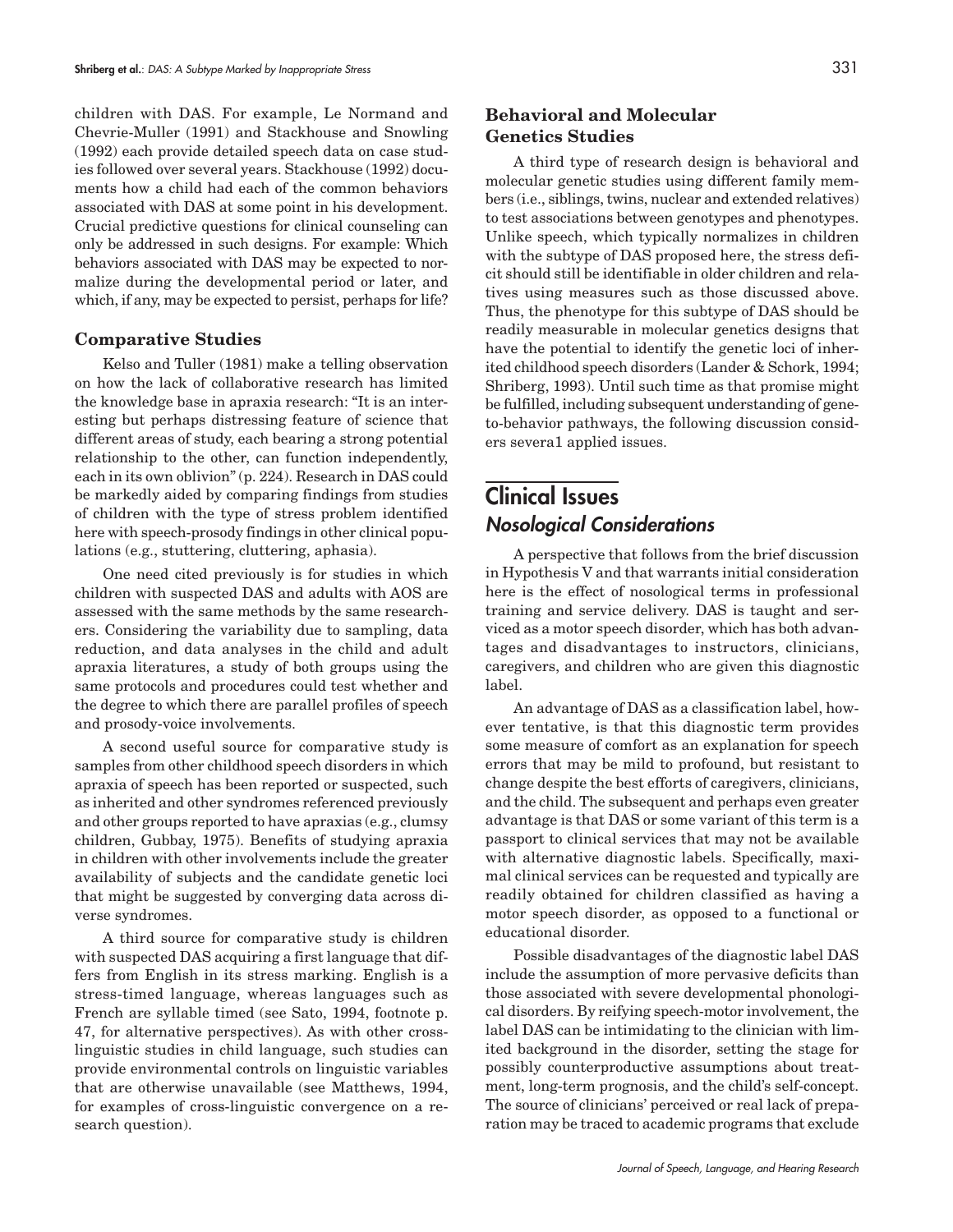DAS from courses in developmental phonological disorders on the assumption that it is more appropriately placed within motor speech disorders. Depending on faculty gerrymandering of curriculum in a training program, DAS often winds up not being taught or being given short shrift by instructors in adult neurogenics with little experience or interest in pediatric speech disorders.

As reviewed previously, there presently is a concern whether the form of a prosodic-speech disorder identified in this paper warrants the label DAS. A nosological position that seems appropriate at this point is to suggest clinical use of the term *suspected DAS* if assessment results warrant it (see below), and if the term meets criteria needed to obtain the appropriate amount and type of service delivery.

#### **Assessment**

Although there are a number of useful diagnostic instruments to assist clinicians to assess children with suspected DAS, none enjoys widespread acceptance. Pending the availability of consensus on a diagnostic instrument, a suggestion is that clinicians consider three types of children who are suspect for DAS. As suggested below, only children meeting criteria for the first two types warrant the diagnostic term, *suspected DAS*.

The first type of child warranting classification as suspected DAS presents with obvious difficulties in several areas associated with adult AOS and DAS. Such behaviors include clearly documented nonspeech apraxias, clearly observed groping or other difficulties in speech onsets, or marked token-to-token inconsistencies (including deletions, substitutions, distortions) within both phonetically simple and phonetically difficult words. The classic model for this type of child would be the inconsistent repetition of multisyllabic words (e.g., *tornado, statistics*) attributed to adults considered to have AOS. Rate considerations are important in differentiating children in this possible subtype from those with dysarthria or other conditions. Kent and Rosenbek (1983) have noted that slow rate "probably contributes significantly to the perceptual impression of apraxic speech as effortful and groping" (p. 243). Rosenbek and Wertz (1972) reported that 26% of clinician referrals for suspected DAS had combinations of apraxia and dysarthria (16% had combinations of apraxia, aphasia, and dysarthria), underscoring the possibility of multiple involvements for children presenting with this array of diagnostic features.

A second subtype of suspected DAS is a child who clearly has inappropriate stress of the type identified in the present study. Within multisyllabic articulation test responses, attention should focus on the child's stress consistency and any deviation from appropriate lexical

stress. A procedure we have found useful to observe both segmental and suprasegmental consistency is to obtain two spontaneous and two imitated tokens of selected words on a standard articulation test, particularly multisyllabic words. Children with common speech delay generally improve within each mode, with the second spontaneous trial a chance to correct errors on the first trial, and the two imitative trials a chance to profit from the examiner's model and the previous two trials. For some children, however, including those with suspected DAS, there is a notable diminution of performance on both second trials, as though the enterprise had become confusing. Our tentative explanation is that efforts to produce correct stress can be detrimental, causing more errors or trade-offs in the errors produced. Stimulability testing of isolated continuants does not disclose this effect, whereas requests to imitate multisyllabic words with variable and unusual stress patterns evokes the inconsistency. For the assessment of phrasal stress, conversational speech samples can be used to obtain the same types of utterance-level tallies of inappropriate stress as described for the studies reported here.

A third type of child is one who, upon testing as above, has neither the clear segmental difficulties nor the inappropriate stress patterns observed in the present studies. Children who might only have one or a combination of the remaining characteristics thought to be associated with DAS (e.g., late speech onset, greatly reduced phonetic inventories, very low PCC scores, inconsistent errors, or even atypical speech errors) do not warrant the term suspected DAS. Although this tentative diagnostic term may be useful to obtain services, findings in the current study suggest that such children are not descriptively different from children who have been labeled late talkers or children with speech delay of unknown origin.

#### **Treatment**

Guyette and Diedrich (1981) note that in medicine the diagnostic label is expected to indicate etiology, prognosis, and treatment, although useful even if only associated with effective treatment. Love (1992) also stresses the value of labels for intervention options: "One significant value in correctly diagnosing a child with [DAS] is that the diagnosis often radically changes the direction of therapeutic management and opens the door to a variety of techniques not usually employed with the typical child with developmental phonological disability or suspected developmental aphasia" (p. 98).

If the hypothesis of inappropriate stress as a DAS subtype is supported by additional research, the diagnostic label of DAS does suggest a marked change in the direction of therapeutic management. As noted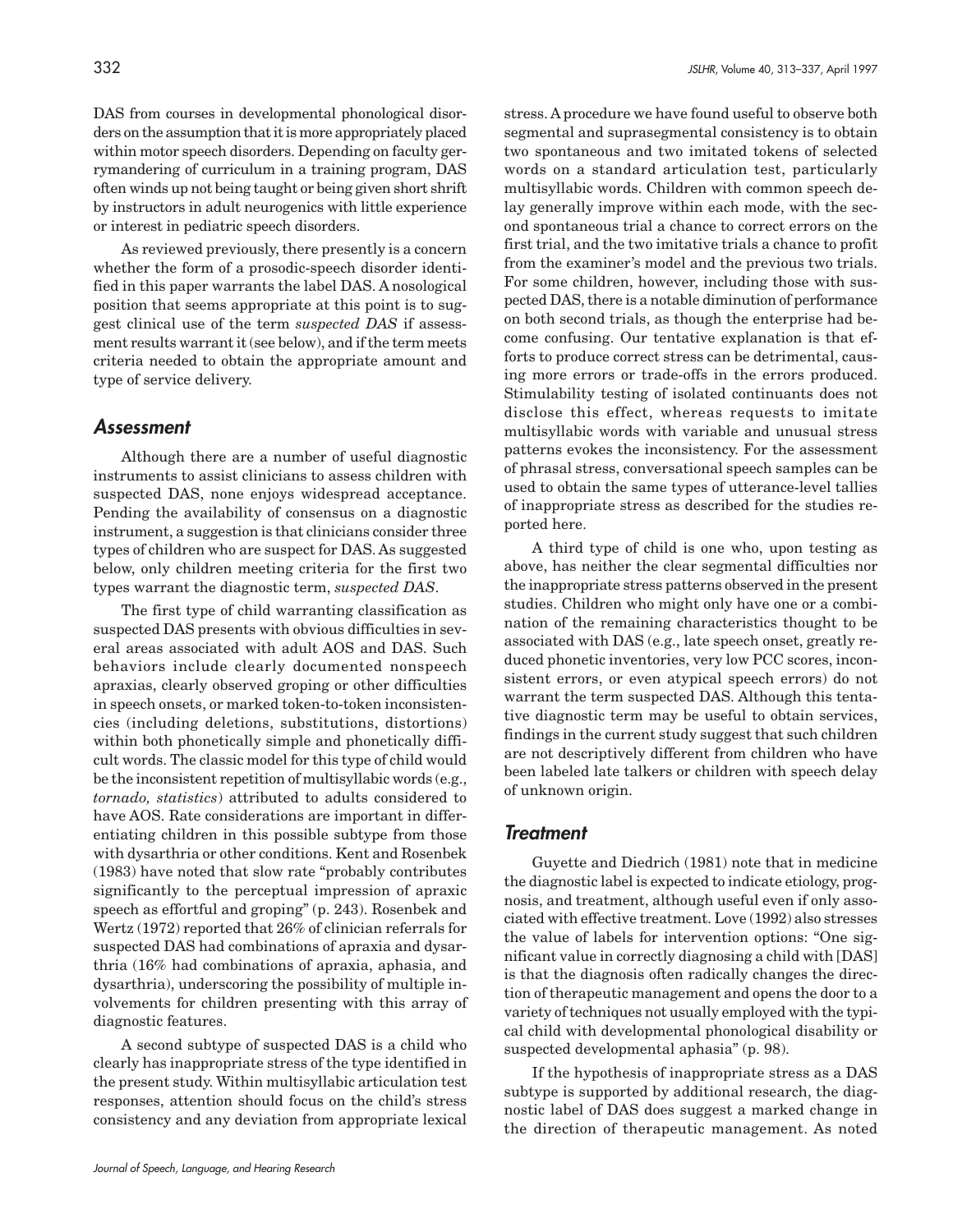previously, inappropriate stress is a "continuing element" in children with suspected DAS, regardless of how much they improve in sound production. The intervention assumption is that such children need production and likely comprehension work on stress assignment, whereas children with other subtypes of DAS require focus on segmental aspects of prearticulatory sequencing. Both types of intervention foci differ from the presumed primary needs of children with common speech delays, for whom intervention typically focuses on selection and retrieval of correct segmental targets in increasingly complex phonetic, morphosyntactic, and discourse contexts.

Several established and emerging intervention approaches are consistent with an emphasis on stress assignment. Focus on stress is central to intervention approaches that involve imitation of syllable sequences, sometimes varying in other prosodic features. Some examples include variants of Melodic Intonation Therapy (MIT) (e.g., Albert, Sparks, & Helm, 1973; Grube, Speigel, Buchhop, & Lloyd, 1986; Helfrich-Miller, 1984; Krauss & Galloway, 1982; Schumacher, McNeil, & Yoder, 1984) and various classic and new approaches that include contrastive stress drills and production practice using polysyllabic words (e.g., Chumpelik, 1984; Grube et al., 1986; Klein, 1981; Kusko, 1980; Liss & Weismer, 1994; Young, 1995).

Other contemporary approaches for children with suspected DAS emphasize the need to teach or refine a general rhythmic deficit. Sequencing activities involving whole body movements (e.g., Ballard, 1986) are based on the premise of common neurological substrates among praxis disorders, such that improved movement and praxis in nonspeech domains should have positive transfer to speech domains. Findings for the subtype proposed in the present study are more consistent with the view that the disorder is neither a praxic nor a sequencing deficit. Rather, the deficit is a linguistic problem reflected in the representation of stress assignment. Accordingly, rather than being addressable by generic therapeutic activities motivated by rhythmic, sequencing, or praxis needs, the deficit may require individually tailored intervention units specifically addressing each child's inappropriate stress profile.

Some emerging procedures illustrate an emphasis on matching intervention specifically to children's linguistic deficits, rather than following uniform "programs" for children with suspected DAS. Velleman (1994) presents two case studies of children with DAS illustrating the complex role of the syllable in these children's phonological deficits. Chiat and Hunt's (1993) case study indicates that speech variability cannot be traced to one level of lexical-semantics or phonology, with implications for intervention. Stackhouse and Snowling (1992) reach a similar conclusion after detailed study of 2 children with suspected DAS, noting that "…the precise nature of their speech errors was related to their individual psycholinguistic strengths and weaknesses" (p. 51).

# **Summary and Conclusions**

The primary goal of the studies reported in this series was to determine if a diagnostic marker could be identified for the clinical entity termed (among several other labels) Developmental Apraxia of Speech (DAS). Secondary goals were to consider the level of support for DAS as a genetically transmitted disorder, and to discuss implications of findings for research and clinical practice. The following is a summary of findings and conclusions.

1. Conversational data from three samples of children with suspected DAS indicated that a deficit in phrasal stress was the only linguistic variable that statistically differentiated 52% of these children from agematched comparison children with speech delay of unknown origin. Consideration of alternatives lead to the suggestion that the most useful interim interpretation is that such children represent a subtype of children with suspected DAS. It is likely that there also is at least one other form of DAS that is marked by one or more of the array of segmental deficits described in several diagnostic checklists.

2. Observations about the prevalence and course of inappropriate stress in children lead to the hypothesis that the disorder reflects a qualitative deficit of neurologic origin. Epidemiologic and other descriptive features suggest that this developmental biolinguistic deficit may be genetically transmitted. Pending confirmation in imaging or other studies, inappropriate stress can serve as a behavioral marker for research studies and applied needs.

3. In comparison to features reported to characterize adult AOS, the present findings suggest that the stress deficit in this form of DAS occurs within linguistic representational levels of phonology, rather than within prearticulatory sequencing. Because the disorder is, therefore, more consistent with a phonological as opposed to a speech-motor deficit, DAS may not be the appropriate term for the group of children identified in these studies. However, pending the needed research relating such deficits to praxic deficits, such children might be classified as having *suspected DAS*, which meets several important service delivery needs. Suggestions for research, assessment, and treatment of this proposed subtype of DAS emphasize the distinctions between phonological and motor-speech processes as targets for theoretical investigation and behavioral change.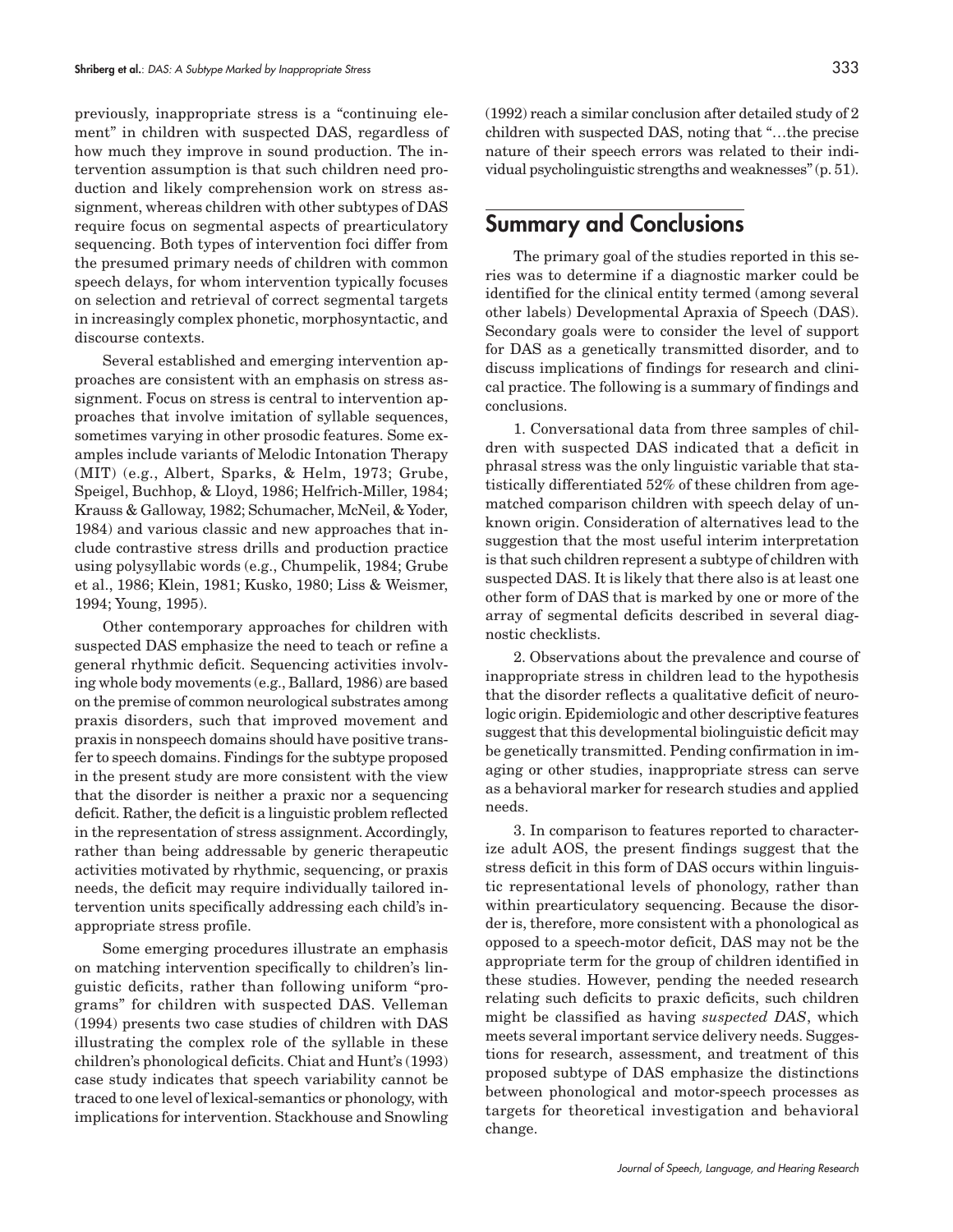#### **Acknowledgments**

This research was supported by a grant from the U.S. Public Health Service, NIDCD DC00496. We are extremely grateful to five colleagues who, in the best spirit of collegial collaboration, provided audiotaped case examples and case study data: Barbara Davis, Penelope Hall, Deborah Hayden, Barbara Lewis, and Shelley Velleman. Special thanks to Diane Austin for her proficient assistance with the computational analyses and manuscript processing. Finally, thanks to the following persons who provided incisive editorial comment on earlier drafts of this work: Peter Flipsen Jr., Frederic Gruber, Penelope Hall, Katharine Odell, Anne Ozanne, Elizabeth Shriberg, and Shelley Velleman.

#### **References**

**Albert, M. L., Sparks, R. W., & Helm, N. A.** (1973). Melodic intonation therapy for aphasia. *Archives of Neurology, 29*, 130–131.

**Ansel, B. M., Windsor, J., & Stark, R. E.** (1992). Oral volitional movements in children: An approach to assessment. *Seminars in Speech and Language, 13*, 1–12.

**Aram, D. M., Ekelman, B. L., & Whitaker, H. A.** (1986). Spoken syntax in children with acquired unilateral hemisphere lesions. *Brain and Language, 27*, 75–100.

**Aram, D. M., Ekelman, B. L., & Whitaker, H. A.** (1987). Lexical retrieval in left and right brain lesioned children. *Brain and Language, 42*, 89–102.

**Aram, D. M., & Glasson, C.** (1979). *Developmental apraxia of speech*. Paper presented at the annual meeting of the American Speech and Hearing Association, Los Angeles, CA.

**Ballard, D. D.** (1986, November). *A sensory integrative approach to the treatment of verbal dyspraxia: Equipment and activities*. Paper presented at the Annual Convention of the American Speech-Language-Hearing Association, Detroit, MI.

**Bastiaanse, R., Gibbers, R., & van der Linde, K.** (1994). Sonorant sustainment: A single case study of a rare phonemic deficit. *Clinical Linguistics & Phonetics, 8*, 27–43.

**Bernhardt, B., & Stoel-Gammon, C.** (1994). Nonlinear phonology: Introduction and clinical application: Tutorial. *Journal of Speech and Hearing Research, 37*, 123–143.

**Blackwell, P. B., & Stark, R. E.** (1993, May). *Oral volitional movements in normal and language impaired children*. Poster session presented at the Symposium on Research in Child Language Disorders, Madison, WI.

**Blakeley, R. W.** (1980). *Screening test for developmental apraxia of speech*. Tigard, OR: C. C. Publications.

**Bock, J. K., & Loebell, H.** (1990). Framing sentences. *Cognition, 35*, 1–40.

**Branson, C.** (1981). Speech and language characteristics of children with Prader-Willi syndrome. In V. A. Holm, S. Sulzbacher, & P. L. Pipes (Eds.), *The Prader-Willi syndrome* (pp. 179–183). Baltimore, MD: University Park Press.

**Chappell, G. E.** (1984). Developmental verbal dyspraxia: The expectant pattern. *Australian Journal of Human Communication Disorders, 12*, 15–25.

- **Chiat, S., & Hirson, A.** (1987). From conceptual intention to utterance: A study of impaired language output in a child with developmental dysphasia. *British Journal of Disorders of Communication, 22*, 37–64.
- **Chiat, S., & Hunt, J.** (1993). Connections between phonology and semantics: An exploration of lexical processing in a language-impaired child. *Child Language Teaching and Therapy, 9*, 200–213.

**Christman, S. S.** (1995a). *Neural maturation and the emergence of phonology: Pre-speech development*. Manuscript submitted for publication.

**Christman, S. S.** (1995b, May). *Neurological aspects of phonological development: The first year*. Paper presented at the 1995 Child Phonology Meeting, Memphis, TN.

**Chumpelik, D.** (1984). The prompt system of therapy: Theoretical framework and applications for developmental apraxia of speech. *Seminars in Speech and Language, 5*, 139–155.

**Cohen, M. J., Branch, W. B., & Hynd, G. W.** (1994). Receptive prosody in children with left or right hemisphere dysfunction. *Brain and Language, 47*, 171–181.

**Colson, K. A.** (1988). *Perception and production of changes in stress placement, pitch and duration by patients with focal left cortical insult*. Unpublished doctoral dissertation, University of Iowa, Iowa City.

**Daly, D. A.** (1986). The clutterer. In K. O. St. Louis (Ed.),*The atypical stutterer: Principles and practices of rehabilitation* (pp. 155–192). San Diego, CA: Academic Press.

**Deputy, P. N.** (1984). The need for description in the study of developmental verbal dyspraxia. *Australian Journal of Human Communication Disorders, 12*(2), 3–13.

**Dewey, D.** (1993). Error analysis of limb and orofacial praxis in children with developmental motor deficits. *Brain & Cognition, 23*, 203–221.

**Diedrich, W. M.** (1984). Cluttering: Its diagnosis. In H. Winitz (Ed.), *Treating articulation disorders: For clinicians by clinicians* (pp. 307–323). Baltimore, MD: University Park Press.

**Dodd, B.** (1995). *Differential diagnosis and treatment of children with speech disorder*. San Diego, CA: Singular Publishing Group.

**Edwards, M. L., & Shriberg, L. D.** (1983). *Phonology: Applications in communicative disorders*. San Diego, CA: College-Hill.

**Fear, B. D., Cutler, A., & Butterfield, S.** (1994). The strong/weak syllable distinction in English. *Journal of the Acoustical Society of America, 97*, 1893–1904.

**Feldman, H. M., Holland, A. L., Kemp, S. S., & Janosky, J. E.** (1992). Language development after unilateral brain injury. *Brain and Language, 42*, 89–102.

**Ferreira, F.** (1993). Creation of prosody during sentence production. *Psychological Review, 100*, 233–253.

Fukuda, S., & Fukuda S. (1994). To voice or not to voice: The operation of *rendaku* in the Japanese developmentally language-impaired. *McGill Working Papers in Linguistics, 10*, 178–193.

**Gee, J. P., & Grosjean, F.** (1983). Performance structures: A psycholinguistic and linguistic appraisal. *Cognitive Psychology, 15*, 411–458.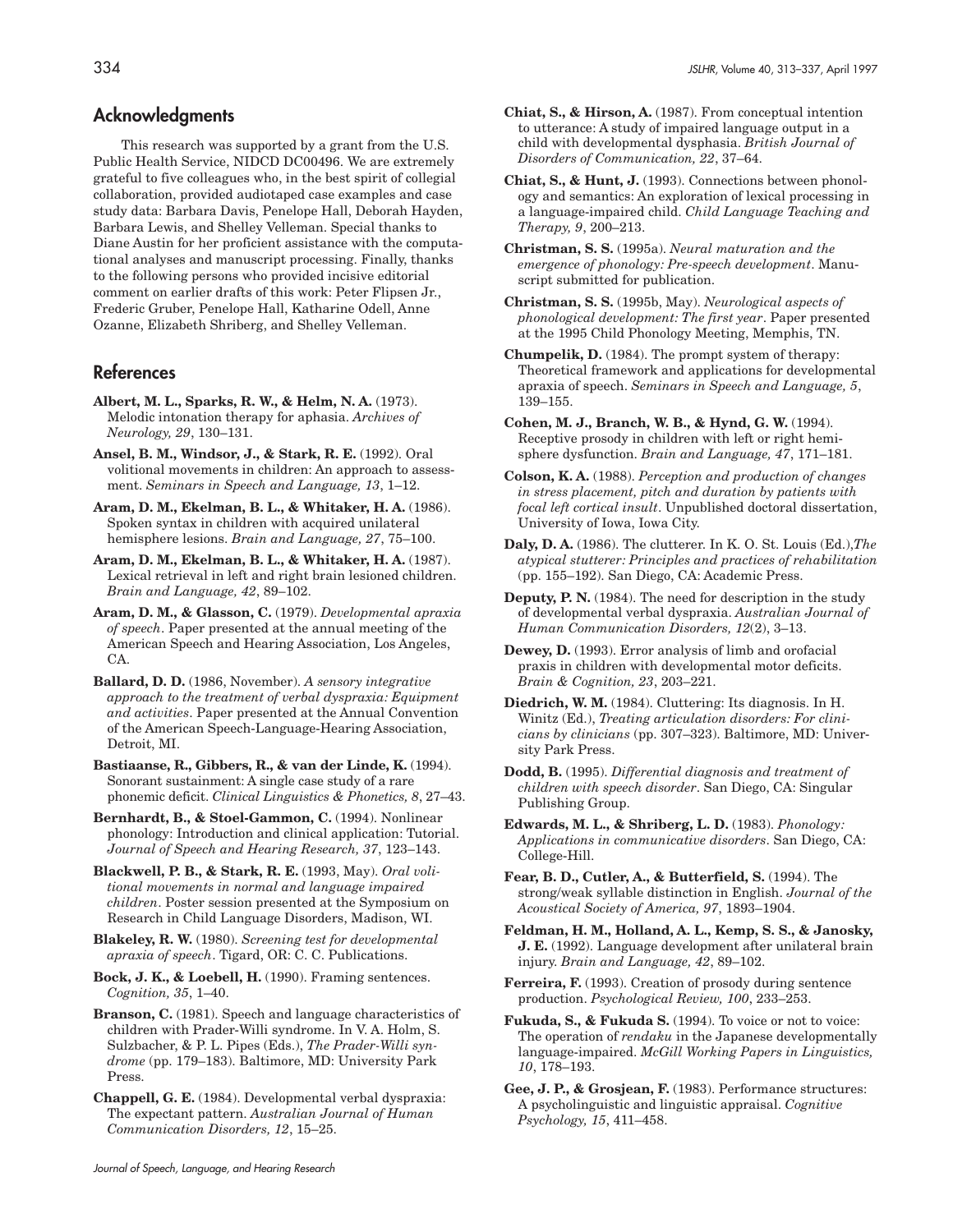**Gerken, L.** (1991). The metrical basis for children's subjectless sentences. *Journal of Memory and Language, 30*, 431–451.

**Gerken, L.** (1994). A metrical template account of children's weak syllable omissions from multisyllabic words. *Journal of Child Language, 21*, 535–584.

**Glasson, C.** (1979, November). *Developmental apraxia: Introduction*. Paper presented at the Annual Convention of the American Speech and Hearing Association, Atlanta, GA.

**Goldsmith, J.** (Ed.). (1993). *The last phonological rule: Reflections on constraints and derivations*. Chicago: University of Chicago Press.

**Goldsmith, J.** (Ed.). (1995). *The handbook of phonological theory*. Cambridge, MA: Blackwell.

**Gracco, V. L.** (1990). Characteristics of speech as a motor control system. In G. E. Hammond (Ed.), *Cerebral control of speech and limb movements* (pp. 3–28). Amsterdam: Elsevier Science.

**Grube, M. M., Speigel, B. B., Buchhop, N. A., & Lloyd, K. L.** (1986). Intonational training as a facilitator of intelligibility. *Human Communication Canada, 13*(5), 17–24.

**Gubbay, S. S.** (1975). *The clumsy child: A study of developmental apraxic and agnostic ataxia*. Philadelphia, PA: W. B. Saunders.

**Gupta, P., & Touretzky, D. S.** (1994). Connectionist models and linguistic theory: Investigations of stress systems in language. *Cognitive Science, 18*, 1–50.

**Guyette, T. W., & Diedrich, W. M.** (1981). A critical review of developmental apraxia of speech. In N. J. Lass (Ed.), *Speech and language: Advances in basic research and practice* (Vol. 5, pp. 1–49). New York: Academic Press.

**Hall, P. K., Jordan, L. S., & Robin, D. A.** (1993). *Developmental apraxia of speech: Theory and clinical practice*. Austin, TX: Pro-ed.

**Hanson, D. M., Jackson, A. W., & Hagerman, R. J.** (1986). Speech disturbances (cluttering) in mildly impaired males with Martin-Bell fragile X syndrome. *American Journal of Medical Genetics, 23*, 195–206.

**Hargrove, P. M., & McGarr, N. S.** (1994, November). *A transdisciplinary model for prosody derived from clinical treatment procedures*. Paper presented at the Fourth Symposium of the International Clinical Phonetics and Linguistics Association, New Orleans, LA.

**Hayden, D. A.** (1994). Differential diagnosis of motor speech dysfunction in children. *Clinics in Communication Disorders, 4*, 119–141.

**Helfrich-Miller, K. R.** (1984). Melodic intonation therapy with developmentally apraxic children. *Seminars in Speech and Language, 5*, 119–125.

**Hird, K., & Kirsner, K.** (1993). Dysprosody following acquired neurogenic impairment. *Brain and Language, 45*, 46–60.

**Hurst, J. A., Baraitser, M., Auger, E., Graham, F., & Norell, S.** (1990). An extended family with dominantly inherited speech disorder. *Developmental Medicine & Child Neurology, 32*, 352–355.

**Ingram, T. T. S., & Reid, J. F.** (1956). Developmental

aphasia observed in a department of child psychiatry. *Archives of Disease in Childhood, 31*, 161–72.

- **Kaufman, N. R.** (1984). *The Kaufman speech praxis test for children*. Detroit, MI: Wayne State University Press.
- **Kaye, J.** (1989). *Phonology: A cognitive view*. Hillsdale, NJ: Lawrence Erlbaum.
- **Kelso, J. A. S., & Tuller, B.** (1981). Toward a theory of apractic syndromes. *Brain and Language, 15*, 259–291.

**Kent, R.** (1995, August). *Toward a neurodevelopmental model of phonetics*. Paper presented at the 1995 International Congress of Phonetic Sciences, Stockholm, Sweden.

**Kent, R. D., Adams, S. G., & Turner, G. S.** (1996). Models of speech production. In N. J. Lass (Ed.), *Principles of experimental phonetics* (pp. 3–45). St. Louis, MO: Mosby-Year Book.

**Kent, R. D., & McNeil, M. R.** (1987). Relative timing of sentence repetition in apraxia of speech and conduction aphasia. In J. H. Ryalls (Ed.), *Phonetic approaches to speech production in aphasia and related disorders* (pp. 181–220). Boston, MA: Little, Brown and Company.

**Kent, R. D., & Rosenbek, J. C.** (1983). Acoustic patterns of apraxia of speech. *Journal of Speech and Hearing Research, 26*, 231–249.

**Klein, H.** (1981). Productive strategies for the pronunciation of early polysyllabic lexical items. *Journal of Speech and Hearing Research, 24*, 389–405.

**Kools, J. A., & Tweedie, D.** (1975). Development of praxis in children. *Perceptual and Motor Skills, 40*, 11–19.

**Krauss, T., & Galloway, H.** (1982). Melodic intonation therapy with language delayed apraxic children. *Journal of Music Therapy, 19*, 102–113.

**Kusko, C. W.** (1980). A modified treatment program for preschool children with developmental apraxia of speech. *Journal of the National Student Speech Language Hearing Association, 8*, 19–32.

**Lander, E. S., & Schork, N. J.** (1994, September 30). Genetic dissection of complex traits. *Science, 265*, 2037– 2048.

**Le Normand, M. T., & Chevrie-Muller, C.** (1991). A follow-up case study of transitory developmental apraxia of speech: "L'enfant à voyelles." *Clinical Linguistics and Phonetics, 5*, 99–118.

**Levelt, W. J. M.** (1989). *Speaking: From intention to articulation*. Cambridge, MA: MIT Press.

**Lewis, B. A., Cox, N. J., & Byard, P. J.** (1993). Segregation analysis of speech and language disorders. *Behavior Genetics, 23*, 291–297.

**Lewis, B. A., & Shriberg, L. D.** (1994, November). *Life span interrelationships among speech, prosody-voice, and nontraditional phonological measures*. Miniseminar presented at the Annual Convention of the American Speech-Language-Hearing Association, New Orleans, LA.

**Liss, J. M., & Weismer, G.** (1992). Qualitative acoustic analysis in the study of motor speech disorders [Letter]. *Journal of the Acoustical Society of America, 92*, 2984–2987.

**Locke, J. L.** (1983). *Phonological acquisition and change*. New York: Academic Press.

**Locke, J. L.** (1993). *The child's path to spoken language*.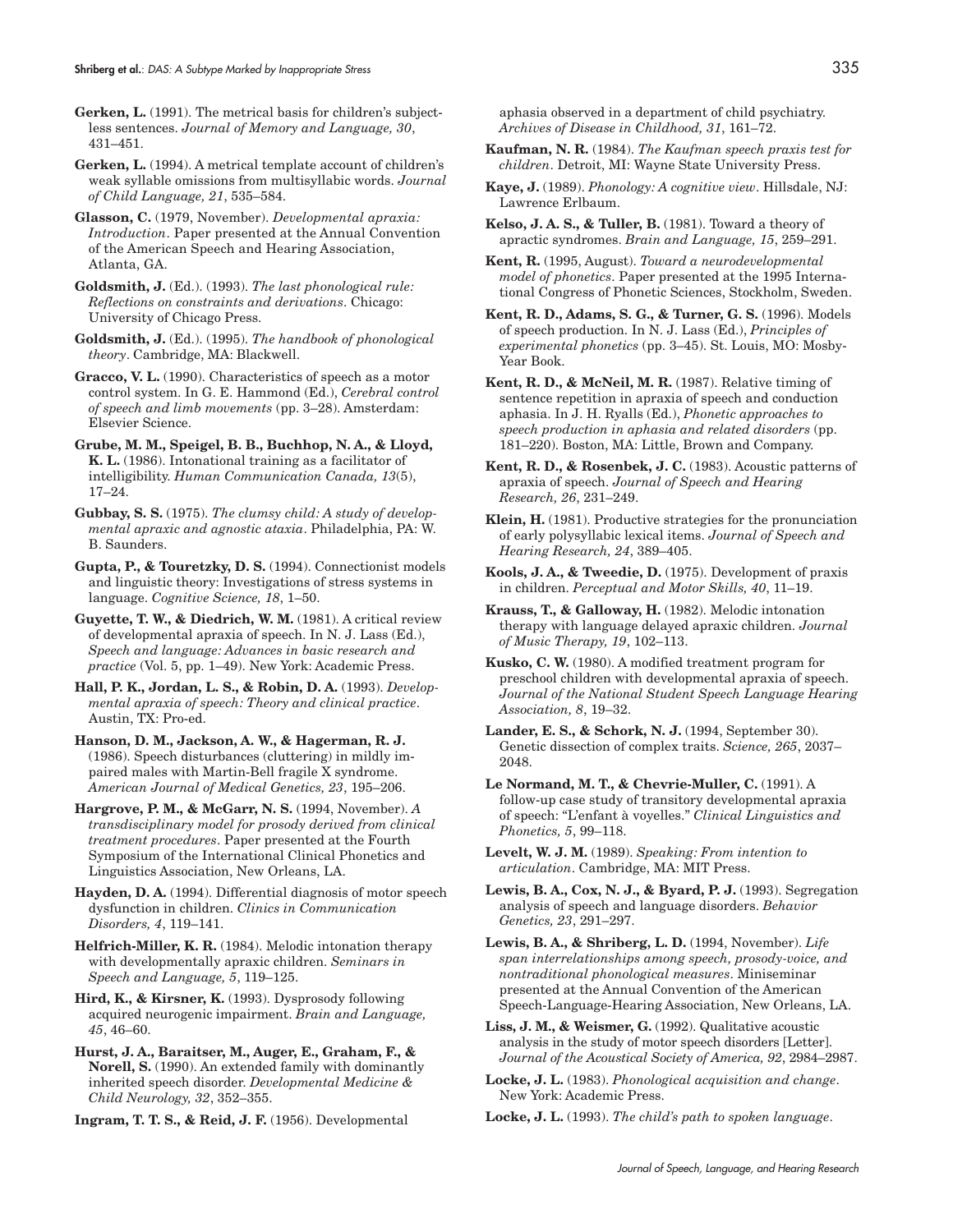Cambridge, MA: Harvard University Press.

- **Locke, J. L.** (1995). Development of the capacity for spoken language. In P. Fletcher & B. MacWhinney (Eds.), *The handbook of child language*. Cambridge, MA: Blackwell.
- **Love, R. J.** (1992). Developmental verbal dyspraxia. In R. J. Love, *Childhood motor speech disability* (pp. 94–111). New York: Macmillan.
- **Mandel, D. R., Jusczyk, P. W., & Kemler Nelson, D. G**. (1994). Does sentential prosody help infants organize and remember speech information? *Cognition, 53*, 155–180.
- **Marion, M. J., Sussman, H. M., & Marquardt, T. P.** (1993). The perception and production of rhyme in normal and developmentally apraxic children. *Journal of Communication Disorders, 26*, 129–160.
- **Markey, K.** (1995, May). *Computational modeling of early childhood articulatory and phonetic development: Theoretical implications*. Paper presented at the 1995 Child Phonology Meeting, Memphis, TN.
- **Marquardt, T. P., & Sussman, H. M.** (1991). Developmental apraxia of speech: Theory and practice. In D. Vogel & M. Cannito, *Treating disordered speech motor control* (pp. 341–390). Austin, TX: Pro-ed.
- **Matthews, J.** (Ed.). (1994). Linguistic aspects of familial language impairment [special issue]. *McGill Working Papers in Linguistics, 10*.
- **McLaughlin, J. M., & Kriegsmann, E.** (1980). Developmental dyspraxia in a family with X-linked mental retardation (Renpenning syndrome). *Developmental Medicine and Child Neurology, 22*, 84–92.
- **McNeil, M. R., & Kent, R. D.** (1990). Motoric characteristics of adult aphasic and apraxic speakers. In G. E. Hammond (Ed.), *Cerebral control of speech and limb movements* (pp. 349–386). New York: Elsevier.
- **Menn, L., & Stoel-Gammon, C.** (1995). Phonological development. In P. Fletcher & B. MacWhinney (Eds.), *The handbook of child language* (pp. 335–359). Cambridge, MA: Blackwell.
- **Milloy, N. R.** (1985). *The assessment and identification of developmental articulatory dyspraxia and its effect on phonological development*. Unpublished thesis, Leicester Polytechnic, Scraptoft, Leicester, United Kingdom.
- **Munhall, K. G.** (1989). Articulatory variability. In P. Square-Storer (Ed.), *Acquired apraxia of speech in aphasic adults: Theoretical and clinical issues* (pp. 65–83). Hillsdale, NJ: Lawrence Erlbaum.
- **Munson-Davis, J. A.** (1988). Speech and language development in Prader-Willi syndrome. In L. R. Greenswag & R. C. Alexander (Eds.), *Management of Prader-Willi syndrome* (pp. 124–133). New York: Springer-Verlag.
- **Murdoch, B. E., Porter, S., Younger, R., & Ozanne, A.** (1984). Behaviours identified by South Australian clinicians as differentially diagnostic of developmental articulatory dyspraxia. *Australian Journal of Human Communication Disorders, 12*(2), 55–70.
- **Nelson, C. D., Waggoner, D. D., Donnell, G. N., Tuerck, J. M., & Buist, N. R.** (1991). Verbal dyspraxia in treated galactosemia. *Pediatrics, 88*, 346–350.
- **Ochipa, C., Rothi, L. J., & Heilman, K. M.** (1992). Conceptual apraxia in Alzheimer's disease. *Brain, 115*, 1061–1071.
- **Odell, K., McNeil, M. R., Rosenbek, J. C., & Hunter, L.** (1990). Perceptual characteristics of consonant productions by apraxic speakers. *Journal of Speech and Hearing Disorders, 55*, 345–359.
- **Panagos, J. M., & Prelock, P. A.** (1994, November). *Linguistic constraints observed in prosodic domains*. Paper presented at the Fourth Symposium of the International Clinical Phonetics and Linguistics Association, New Orleans, LA.
- **Paul, R.** (1993). Patterns of development in late talkers: Preschool years. *Journal of Childhood Communication Disorders, 15*(1), 7–14.
- **Paul, R., Cohen, D. J., Breg, W. R., Watson, M., & Herman, S.** (1984). Fragile X syndrome: Its relation to speech and language disorders. *Journal of Speech and Hearing Research, 49*, 328–332.
- **Penner, K. A., Johnston, J., Faircloth, B., Irish, P., & Williams, C. A.** (1993). Communication, cognition, and social interaction in the Angelman syndrome. *American Journal of Medical Genetics, 46*, 34–39.
- **Pennington, B. F.** (1986). Issues in the diagnosis and phenotype analysis of dyslexia: Implications for family studies. In S. D. Smith (Ed.), *Genetics and learning disabilities* (pp. 69–96). San Diego, CA: College-Hill Press.
- **Piggot, G. L., & Kessler-Robb, M.** (1994). Prosodic organization in familial language impairment: Evidence from stress. *McGill Working Papers in Linguistics, 10*, 16–23.
- **Plomin, R., Defries, J. C., & McClearn, G. E.** (1990). *Behavioral genetics: A primer* (2nd ed.). New York: W. H. Freeman.
- **Plunkett, K.** (1995). Connectionist approaches to language acquisition. In P. Fletcher & B. MacWhinney (Eds.), *The handbook of child language*. Cambridge, MA: Blackwell.
- **Rosenbek, J. C., & Wertz, R. T.** (1972). A review of fifty cases of developmental apraxia of speech. *Language, Speech, and Hearing Services in Schools, 5*, 23–33.
- **Roy, E. A., & Square-Storer, P. A.** (1990). Evidence for common expressions of apraxia. In G. E. Hammond (Ed.), *Cerebral control of speech and limb movements* (pp. 477– 502). New York: Elsevier Science.
- **Saleeby, N. C., Hadjian, S., Martinkosky, S. J., & Swift, M. R.** (1978, November). *Familial verbal dyspraxia: A clinical study*. Paper presented at the Annual Convention of the American Speech-Language-Hearing Association, San Francisco, CA.
- **Sato, Y.** (1994). The durations of syllable-final nasals and the *mora* hypothesis in Japanese. *Phonetica, 50*, 44–67.
- **Schiff-Myers, N., & Weistuch, L.** (1994, November). *Chromosomal translocation in a child with SLI and verbal apraxia*. Paper presented at the Annual Convention of the American Speech-Language-Hearing Association, New Orleans, LA.
- **Schumacher, J. G., McNeil, M. R., & Yoder, D. E.** (1984, November). *Efficacy of treatment: Melodic intonation therapy with developmentally apraxic children*. Paper presented at the Annual Convention of the American Speech-Language-Hearing Association, San Francisco, CA.
- **Schwartz, R. G., & Goffman, L.** (1995). Metrical patterns of words and production accuracy. *Journal of Speech and*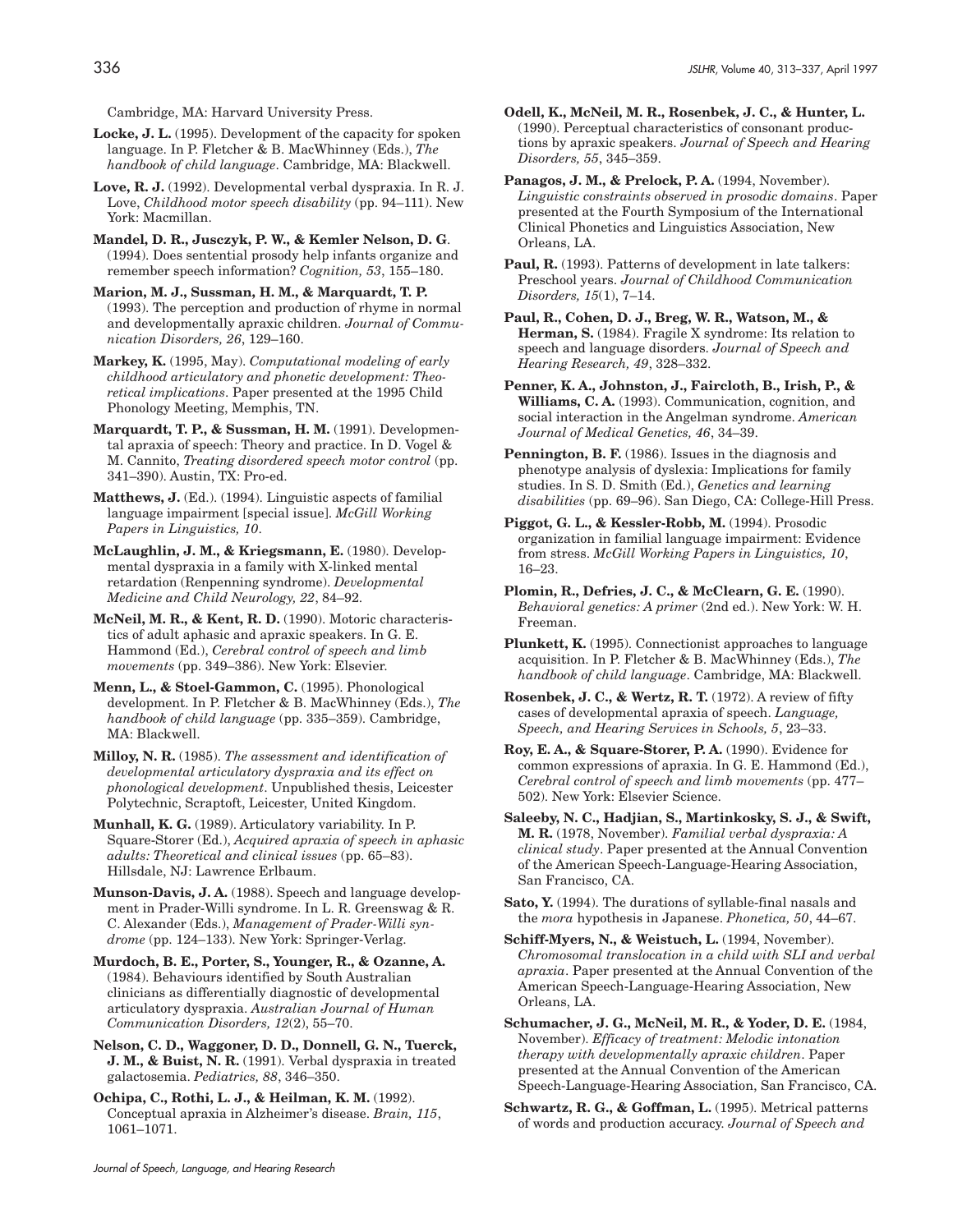*Hearing Research, 38*, 876–888.

- **Selkirk, E.** (1984). *Phonology and syntax: The relation between sound and structure*. Cambridge, MA: MIT Press.
- **Shadden, B. B., Asp, C. W., Tonkovich, J. D., & Mason, D.** (1980). Imitation of suprasegmental patterns by fiveyear-old children with adequate and inadequate articulation. *Journal of Speech and Hearing Research, 45*, 390–400.
- **Shriberg, L. D.** (1993). Four new speech and prosody-voice measures for genetics research and other studies in developmental phonological disorders. *Journal of Speech and Hearing Research, 36*, 105–140.
- **Shriberg, L. D., Aram, D. M., & Kwiatkowski, J.** (1997a). Developmental apraxia of speech: I. Descriptive perspectives. *Journal of Speech, Language, and Hearing Research, 40*, 273–285.
- **Shriberg, L. D., Aram, D. M., & Kwiatkowski, J.** (1997b). Developmental apraxia of speech: II. Toward a diagnostic marker. *Journal of Speech, Language, and Hearing Research, 40*, 286–312.
- **Shriberg, L. D., & Kwiatkowski, J.** (1994). Developmental phonological disorders I: A clinical profile. *Journal of Speech and Hearing Research, 37*, 1100–1126.
- **Shriberg, L. D., Kwiatkowski, J., & Gruber, F. A.** (1994). Developmental phonological disorders II: Short-term speech-sound normalization. *Journal of Speech and Hearing Research, 37*, 1127–1150.
- **Shriberg, L. D., Kwiatkowski, J., & Rasmussen, C.** (1990). *The Prosody-Voice Screening Profile*. Tucson, AZ: Communication Skill Builders.
- **Shriberg, L. D., Kwiatkowski, J., Rasmussen, C., Lof, G. L., & Miller, J. F.** (1992). *The Prosody-Voice Screening Profile (PVSP): Psychometric data and reference information for children* (Tech. Rep. No. 1). Madison, WI: Phonology Project, Waisman Center on Mental Retardation and Human Development, University of Wisconsin-Madison.
- **Shuster, L. I., Ruscello, D. M., & Haines, K. B.** (1989, November). *Acoustic patterns of developmental apraxia of speech*. Paper presented at the Annual Convention of the American Speech-Language-Hearing Association, St. Louis, MO.
- **Spencer, A.** (1984). A nonlinear analysis of phonological disability. *Journal of Communication Disorders, 17*, 325–348.
- **Stackhouse, J.** (1992). Developmental verbal dyspraxia I: A review and critique. *European Journal of Disorders of Communication, 27*, 19–34.
- **Stackhouse, J., & Snowling, M.** (1992). Developmental verbal dyspraxia II: A developmental perspective on two case studies. *European Journal of Disorders of Communication, 27*, 35–54.
- **Stark, R. E., & Blackwell, P.** (1995, June). *Perception of prosodic aspects of speech in language impaired children*. Paper presented at the Symposium on Research in Child Language Disorders, Madison, WI.
- **Vance, J. E.** (1994). Prosodic deviation in dysarthria: A case study. *European Journal of Disorders of Communication, 29*, 61–76.
- **Vargha-Khadem, F., Watkins, K., Alcock, K., Fletcher, P., & Passingham, R.** (1995). Praxic and nonverbal cognitive deficits in a large family with a genetically transmitted speech and language disorder. *Proceedings of the National Academy of Sciences USA, 92*, 930–933.
- **Velleman, S. L.** (1994). The interaction of phonetics and phonology in developmental verbal dyspraxia: Two case studies. *Clinics in Communication Disorders, 4*, 66–77.
- **Velleman, S. L., & Strand, K.** (1994). Developmental verbal dyspraxia. In J. E. Bernthal & N. W. Bankson (Eds.), *Child phonology: Characteristics, assessment, and intervention with special populations* (pp. 110–139). New York: Thieme
- **Vihman, M. M.** (1996). *Phonological development: The origins of language in the child*. Cambridge, MA: Blackwell Publishers.
- **Weinert, S.** (1992). Deficits in acquiring language structure: The importance of using prosodic cues. *Applied Cognitive Psychology, 6*, 545–571.
- **Wells, W.** (1994). Junction in developmental speech disorder: A case study. *Clinical Linguistics & Phonetics, 8*, 1–25.
- **Wertz, R. T., LaPointe, L. L., & Rosenbek, J. C.** (1984). *Apraxia of speech in adults: The disorder and its management*. New York: Grune & Stratton.
- **Wijnen, F., Krikhaar, E., & Den Os, E.** (1994). The (non)realization of unstressed elements in children's utterances: Evidence for a rhythmic constraint. *Journal of Child Language, 21*, 59–83.
- **Wingate, M.** (1984). Stuttering as a prosodic disorder. In R. F. Curlee & W. H. Perkins, *Nature and treatment of stuttering: New directions* (pp. 215–235). San Diego, CA: College-Hill Press.
- Yoss, K. A., & Darley, F. L. (1974a). Developmental apraxia of speech in children with defective articulation. *Journal of Speech and Hearing Research, 17*, 399-–416.
- Yoss, K. A., & Darley, F. L. (1974b). Therapy in developmental apraxia of speech. *Language, Speech, and Hearing Services in Schools, 5*, 23–31.
- **Young, E. C.** (1995). An analysis of a treatment approach for phonological errors in polysyllabic words. *Clinical Linguistics & Phonetics, 9*, 59–77

Received June 4, 1996

Accepted October 13, 1996

Contact author: Lawrence D. Shriberg, PhD, Phonology Project, Waisman Center on Mental Retardation and Human Development, University of Wisconsin-Madison, 1500 Highland Avenue, Madison, Wisconsin 53705. Email: shriberg@waisman.wisc.edu